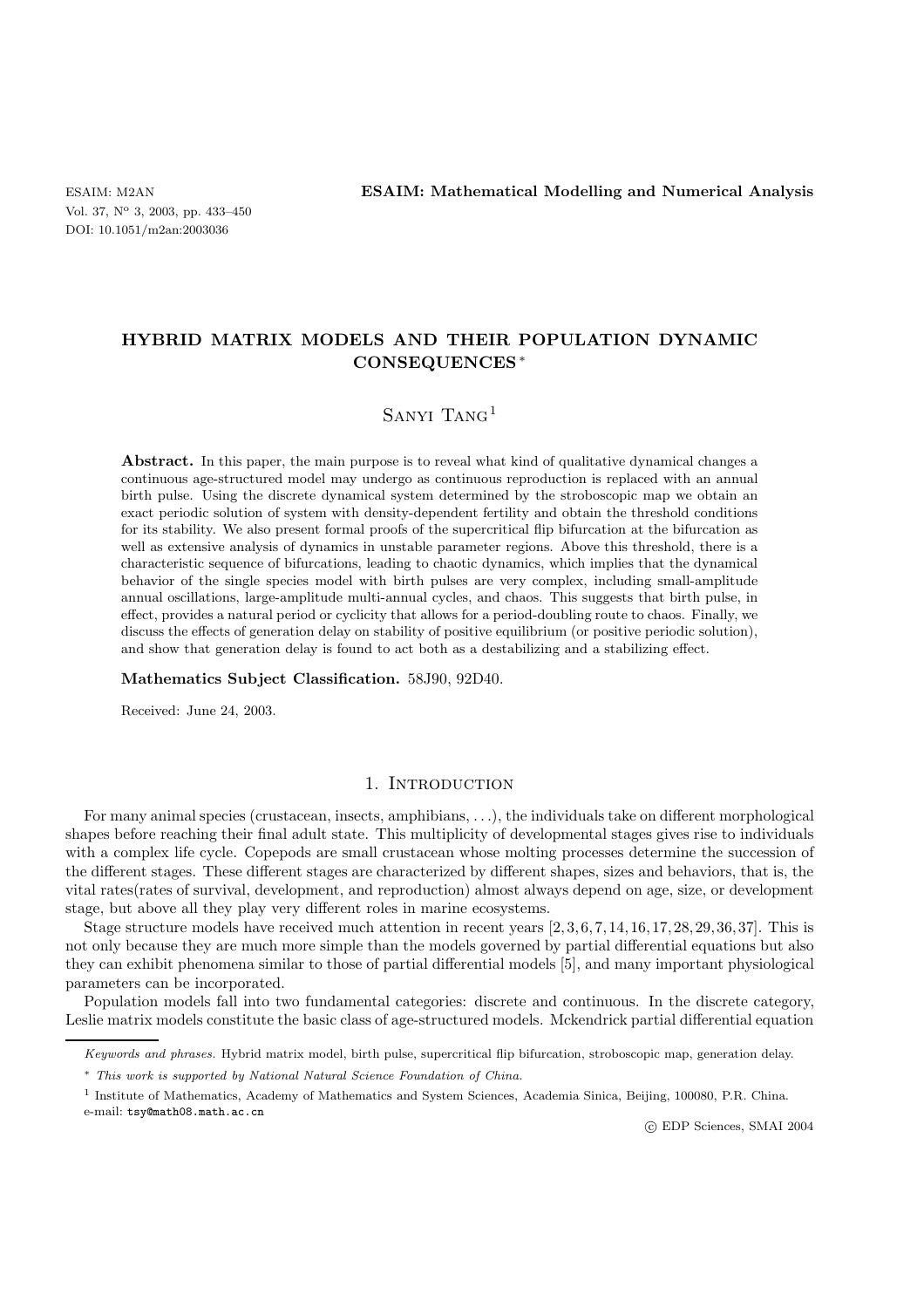models and nonlinear differential systems studied in [6,7] play the same role in the category of continuous models. Many authors have studied the mathematical connections between these two famous classes of models [19,36,37].

These models have invariably assumed that the mature population reproduce throughout the year, whereas it is often the case that births are seasonal or occur in regular pulses. The continuous reproduction of mature population is then removed from the model, and replaced with an annual birth pulse. These models are subject to short-term perturbations which are often assumed to be in the form of impulses in the modeling process. Consequently, impulsive differential equations (hybrid dynamical systems) provide a natural description of such systems [4,26]. Equations of this kind are found in almost every domain of applied sciences. Numerous examples are given in Bainov's and his collaborators' books [4]. They generally describe phenomena which are subject to steep and/or instantaneous changes. Some impulsive equations have been recently introduced in population dynamics in relation to: vaccination [1, 35], and chemotherapeutic treatment of disease [25, 34]. The main question which we consider here is to reveal what kind of qualitative dynamical changes a continuous agestructured model will undergo as the continuous reproduction is replaced with an annual birth pulse. More specific, we will answer the following interesting questions:

(1) What are main difference on dynamical behavior between the hybrid matrix models and the continuous age-structured models described by a set of ordinary differential equations?

(2) What are the global dynamics of the hybrid matrix models depending on parameters?

(3) How do the generation delay and density-dependent fertility affect the dynamical behavior of hybrid matrix models?

In order to realize these goals, we shall investigate the dynamical properties of hybrid matrix models derived from the continuous age-structured models with birth pulse (*i.e.*, the continuous reproduction of population is replaced with an annual birth pulse). Further, we restrict our attention to the two-dimensional hybrid matrix models(that is, the population is divided into immature and mature classes). In Section 4, we use the stroboscopic map, where the map determines the number of immature population and mature population, immediately after each pulse birth at the discrete times  $m$  (m is a positive integer). When the birth rates of population are influenced by the population density, the discrete dynamical system determined by the stroboscopic map becomes nonlinear. The population in the pulsed birth time is characterized not by an exponential growth rate, but by the existence and stability of equilibria, by the supercritical flip bifurcations that occur when stability is lost, and by the patterns of dynamics (cycles, chaos) that follow the bifurcations. Further we focus our attention on the relationships between the differential dynamical system with birth pulses and the discrete dynamical system determined by the corresponding stroboscopic map. It is shown that dynamical behaviors of models with birth pulses are very complex, and include small-amplitude annual oscillations, large amplitude multi annual cycles, and chaos. That is, birth pulse, in effect, provides a natural period or cyclicity that allows for a period-doubling route to chaos. In the end we discuss how the regions in which the periodic solution of impulsive system is existent and stable change as parameters vary by using theoretical and numerical methods, and then obtain that the generation time delay has both stabilizing and unstabilizing effects. The population fluctuations associated with stage structure effects have been found by many authors [14, 32]. For Nicholson's Blowflies, the period of the cycles is 2-3 times the maturation time, and for the Lawton's Plodia, the irregular fluctuations have a dominant period close to the generation time.

# 2. Derivation of the model

Stage-structured models enter in the framework of these models for which qualitative behavior can be entirely determined by the sign of the Jacobian matrix: the dynamics of stage  $i$  is the balance an input term in the stage depending on the stage  $i - 1$  (recruitment) and an output term (mortality, transfer to the next stage, dilution) depending on the stage i. Hence, the dynamics of each variable only depend on the variable itself and on the precedent one so that the system has a so-called loop structure [6, 17]. Some stages may have more complex dynamics. For example in the classical models of age-structured populations of fishes, several stages of fish can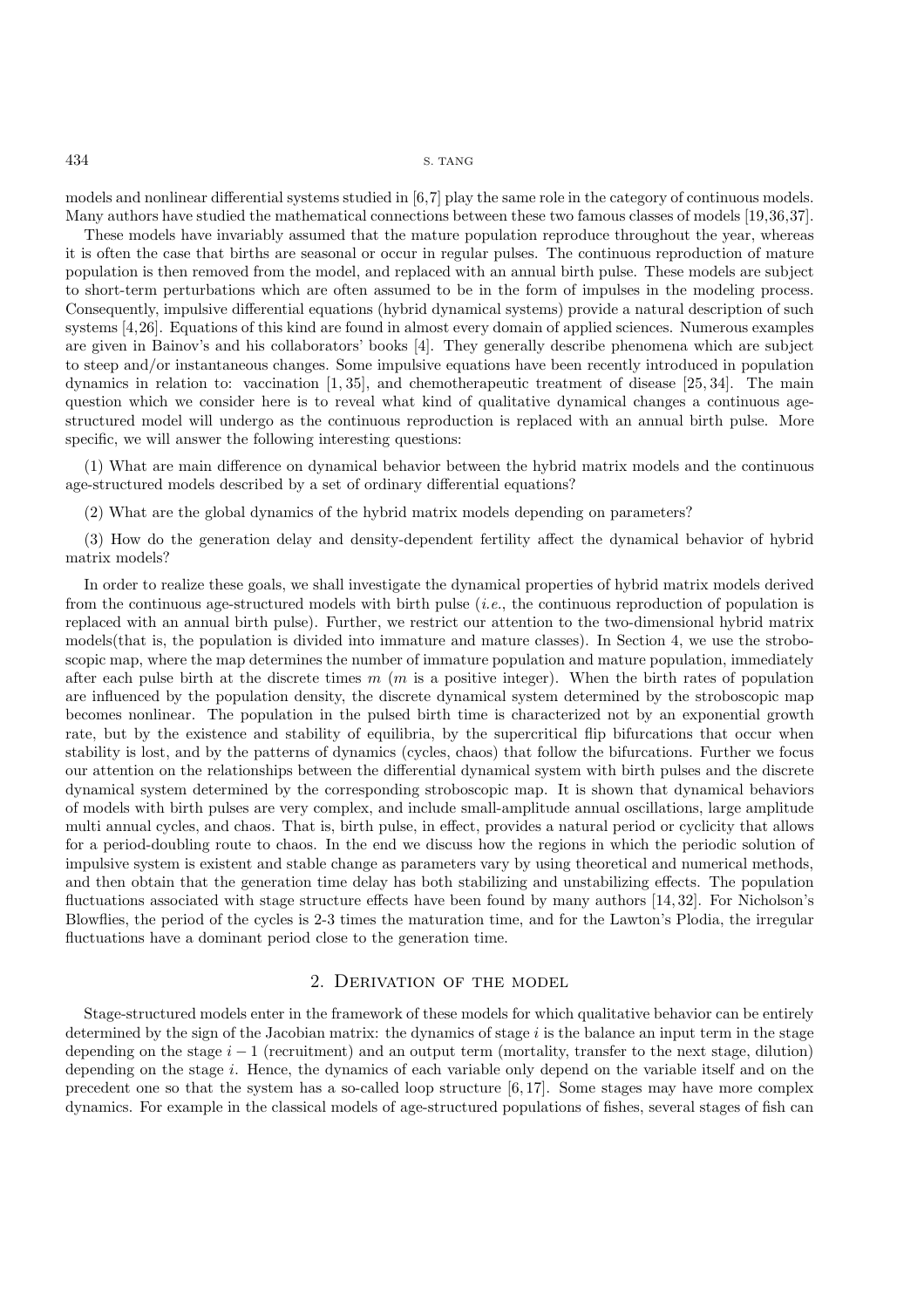spawn [24, 28]. Such models, which are continuous Leslie models do not have a loop structure: the dynamics of the eggs depend on all the mature stages.

In general, we assume that a population with overlapping generations is subdivided into  $n$  stages. All stages can be fertile and contribute to the newborn class through the birth rates  $\beta_i$  (if there are k juvenile classes, then  $\beta_1 = \beta_2 = \cdots = \beta_k = 0$ . As time elapses, individuals in stage i die with  $\mu_i$  and survivors move to the next stage with transition rate or maturity rate  $m<sub>i</sub>$ . This leads to the set of ordinary differential equations

$$
\begin{cases}\n\frac{dA_1(t)}{dt} = \sum_{j=1}^n \beta_j A_j(t) - (m_1 + \mu_1) A_1(t), \\
\frac{dA_2(t)}{dt} = m_1 A_1 - (m_2 + \mu_2) A_2(t), \\
\vdots \\
\frac{dA_{n-1}(t)}{dt} = m_{n-2} A_{n-2} - (m_{n-1} + \mu_{n-1}) A_{n-1}(t), \\
\frac{dA_n(t)}{dt} = m_{n-1} A_{n-1} - \mu_n A_n(t).\n\end{cases} (2.1)
$$

Where  $A_i(i = 1, 2, \dots, n)$  represent biomass or number in stage i. It is assumed that  $A_j(0) \ge 0, \sum_{j=0}^n A_j(0) > 0$ , and  $\mu_i > 0$  i  $-1, 2, \dots, n$ . The birth rates  $\beta_i$ , the transition rates  $m_i$ , and the death rates  $\mu_i$  ca and  $\mu_j > 0, j = 1, 2, \dots, n$ . The birth rates  $\beta_j$ , the transition rates  $m_j$ , and the death rates  $\mu_j$  can be time<br>dependent and density dependent in which case they become functions of one or more the class densities  $\Lambda$ dependent and density dependent in which case they become functions of one or more the class densities  $A_i$ . Populations with density-dependent fertility or survival rates have been extensively analyzed [27–30].

If the continuous reproduction of mature population is replaced with an annual birth pulse, then we have the following impulsive differential equations (2.2) and (2.3)

$$
\begin{cases}\n\frac{dA_1(t)}{dt} = -(m_1 + \mu_1)A_1(t), \n\frac{dA_2(t)}{dt} = m_1A_1 - (m_2 + \mu_2)A_2(t), \n\vdots \n\frac{dA_{n-1}(t)}{dt} = m_{n-2}A_{n-2} - (m_{n-1} + \mu_{n-1})A_{n-1}(t), \n\frac{dA_n(t)}{dt} = m_{n-1}A_{n-1} - \mu_nA_n(t). \n\begin{cases}\nA_1(k^+) = A_1(k) + \sum_{j=1}^n \beta_j A_j(k), & t = k \in N. \\
A_i(k^+) = A_i(k), & i = 2, 3, \dots, n,\n\end{cases}
$$
\n(2.3)

If we denote  $A = (A_1, A_2, \cdots, A_n)^T$ ,

$$
M = \begin{pmatrix} -m_1 - \mu_1 & 0 & 0 & \cdots & 0 & 0 \\ m_1 & -m_2 - \mu_2 & 0 & \cdots & 0 & 0 \\ \cdots & \cdots & \cdots & \cdots & \cdots & \cdots & \cdots \\ 0 & 0 & 0 & \cdots & -m_{n-1} - \mu_{n-1} & 0 \\ 0 & 0 & 0 & \cdots & m_{n-1} & -\mu_n \end{pmatrix}
$$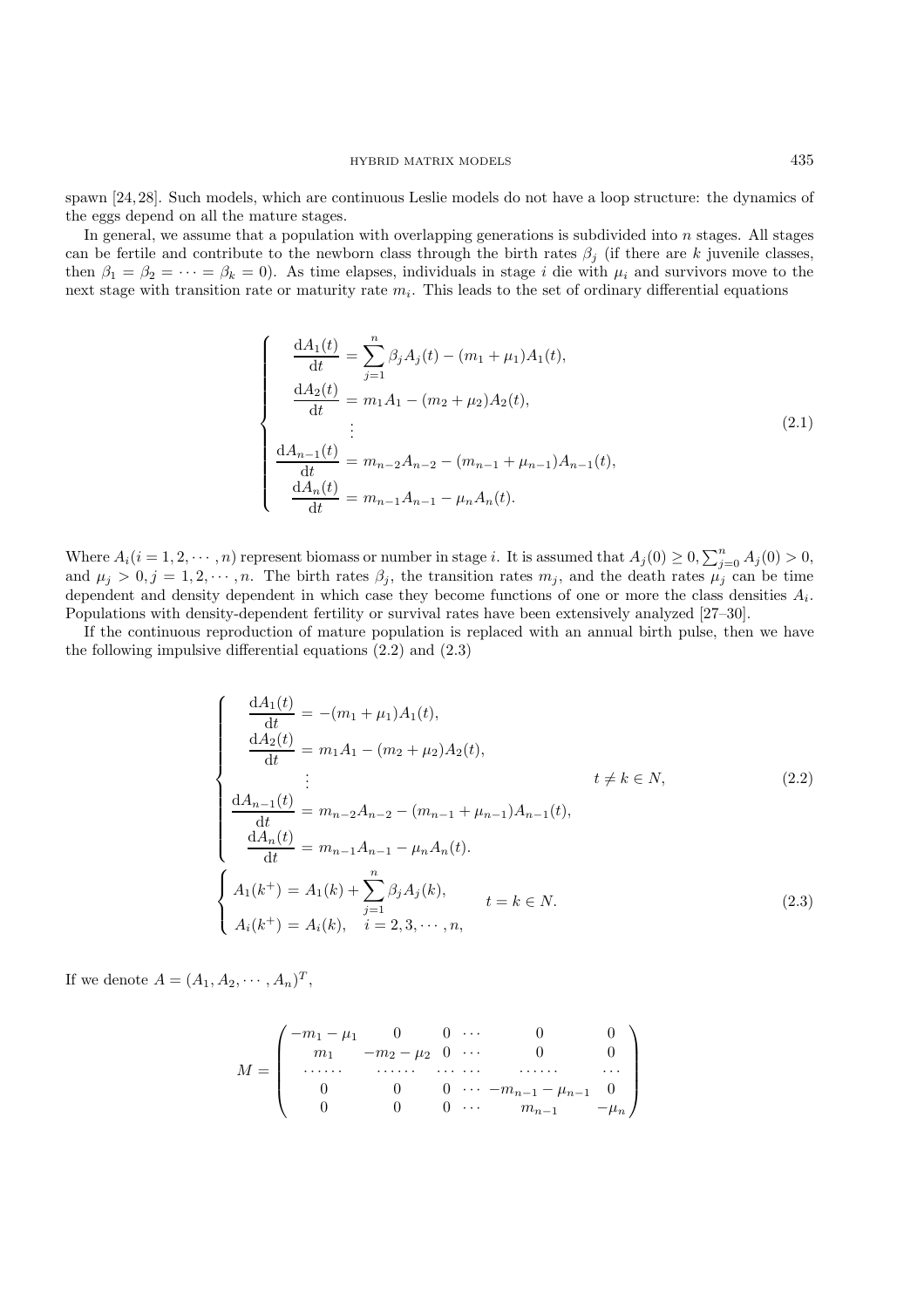and

$$
I = \begin{pmatrix} 1+\beta_1 & \beta_2 & \beta_3 & \cdots & \beta_{n-1} & \beta_n \\ 0 & 1 & 0 & \cdots & 0 & 0 \\ \cdots & \cdots & \cdots & \cdots & \cdots & \cdots \\ 0 & 0 & 0 & \cdots & 1 & 0 \\ 0 & 0 & 0 & \cdots & 0 & 1 \end{pmatrix},
$$

then systems (2.2) and (2.3) become the following hybrid matrix models

$$
\begin{cases}\n\frac{\mathrm{d}A(t)}{\mathrm{d}t} = MA(t), & t \neq k \in N, \\
A(k^+) = IA(k), & t = k \in N.\n\end{cases}
$$
\n(2.4)

# 3. Positivity and stroboscopic map of system (2.4)

From a biological point of view, population size should not be negative, that is,  $A_j$  must be always nonnegative. For the hybrid matrix model (2.4), we have the following result on the positivity of solutions.

**Lemma 3.1.** *The set*  $\Omega = \{0 \le A_j \le \infty, j = 1, 2, \cdots, n\}$  *is positive invariant for system (2.4). That is, the trajectories of (2.4) are always positive for all*  $0 < t < \infty$  *provided*  $A_i(0) > 0$  *for all j*.

*Proof.* Since

$$
A_j(t) = \exp\left(-\int_0^t (m_j + \mu_j) dr\right) \left[A_j(0) + \int_0^t m_{j-1} A_{j-1}(s) \exp\left(\int_0^s (m_j + \mu_j) du\right) ds\right], \quad j = 2, 3, \cdots, n
$$

where  $m_n = 0$ . If there is a time  $t_{(j)}^* > 0$  such that  $A_j(t_{(j)}) = 0$  and  $A_j(t) > 0$  for all  $t < t_{(j)}^*$  and some j, but  $A_i(t) > 0$  for all  $t \le t_{(j)}^*$  and all  $i > j$ , then there exists a time interval  $0 < T_{j-1} < \bar{T}_{j-1} \le t_{(j)}^*$  such that  $A_{j-1}(t) < 0$  for all  $t \in (T_{j-1}, \bar{T}_{j-1})$ . Hence, there is a time  $t_{(j-1)}^* < t_{(j)}^*$  such that  $A_{j-1}(t_{(j-1)}^*) = 0$ . Continuing in this manner, there is a time  $t_1^* > 0$  such that  $A_1(t_1^*) = 0$  and  $A_i(t) > 0$  for all  $t \le t_1^*, i \ge 2$ . However, from system  $(2.2)$  and  $(2.3)$  we have

$$
\begin{cases}\n\frac{dA_1(t)}{dt} = -(m_1 + \mu_1)A_1(t), & t \neq k \in N, 0 \leq t \leq t_1^*, \\
A_1(k^+) \geq A_1(k) + \beta_1 A_1(k), & t = k \in N, 0 \leq t \leq t_1^*.\n\end{cases}
$$
\n(3.1)

By the impulsive differential inequality [4], we have

$$
A_1(t_1^*) \ge A_1(0) \prod_1^{k_1} (1 + \beta_1) \exp \left( \int_0^{t_1^*} -(m_1 + \mu_1) dr \right) > 0,
$$

where  $k_1 \in N$  such that  $t_1^* \in (k_1, k_1 + 1)$ . This contradicts with  $A_1(t_1^*) = 0$  and completes the proof.

**Remark.** For stage-structured models, there may be no individuals in a life cycle stage or age class and the population stilll not be extinct. In fact, if  $A_j(0) \ge 0$  and  $\sum_{j=0}^n A_j(0) > 0$ , then we have  $\sum_{j=0}^n A_j(t) > 0$  for all  $t \ge 0$ .

In the rest of this paper, we assume that  $m_i, \mu_i$  are constants. To this end of this section, we will obtain the analytical solutions of system (2.2) between the pulses which will be used to deduce the stroboscopic map of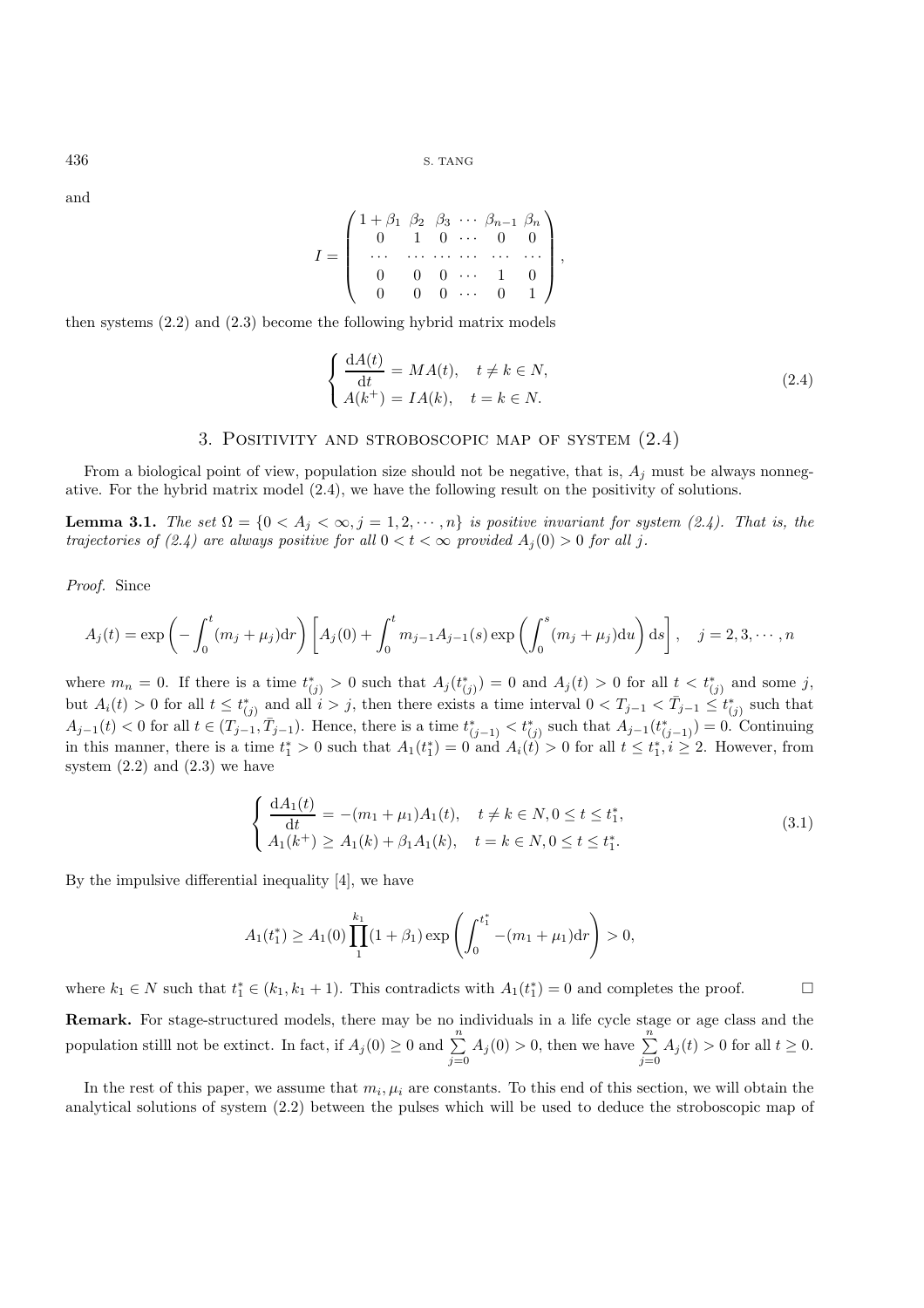hybrid matrix models (2.4). System (2.2) can be written as the general form of a linear equation between the pulses  $\frac{1}{1}$   $\frac{1}{1}$ 

$$
\frac{dA_i(t)}{dt} + (m_i + \mu_i)A_i(t) = m_{i-1}A_{i-1}(t), \quad i = 1, 2, \cdots, n, \quad t \in [k, k+1),
$$
\n(3.2)

where  $m_0 = m_n = 0$ .

Equation (3.2) is solved by multiplying both sides by an integrating factor

$$
\phi(t) = e^{(m_i + \mu_i)(t - k)}, \quad k \le t < k + 1.
$$

The solution is

$$
A_i(t) = m_{i-1}e^{-(m_i + \mu_i)(t-k)} \int_k^t A_{i-1}(s)e^{(m_i + \mu_i)(s-k)}ds + A_i(k)e^{-(m_i + \mu_i)(t-k)}.
$$
 (3.3)

We use integration by parts to evaluate the integral

$$
\int_{k}^{t} A_{i-1}(s) e^{(m_{i} + \mu_{i})(s-k)} ds = \left[ \frac{e^{(m_{i} + \mu_{i})(t-k)}}{m_{i} + \mu_{i}} A_{i-1}(t) - \frac{A_{i-1}(k)}{m_{i} + \mu_{i}} \right] - \int_{k}^{t} \frac{e^{(m_{i} + \mu_{i})(s-k)}}{m_{i} + \mu_{i}} \frac{dA_{i-1}(s)}{ds} ds,
$$

using (3.2) to substitute the derivative on the right-hand side

$$
\int_{k}^{t} A_{i-1}(s)e^{(m_{i}+\mu_{i})(s-k)}ds = \left[\frac{e^{(m_{i}+\mu_{i})(t-k)}}{m_{i}+\mu_{i}}A_{i-1}(t) - \frac{A_{i-1}(k)}{m_{i}+\mu_{i}}\right] - \int_{k}^{t} \frac{e^{(m_{i}+\mu_{i})(s-k)}}{m_{i}+\mu_{i}}[m_{i-2}A_{i-2}(s) - (m_{i-1}+\mu_{i-1})A_{i-1}(s)]ds,
$$

leading to a recurrence relation for the integral

$$
\int_{k}^{t} A_{i-1}(s) e^{(m_{i} + \mu_{i})(s-k)} ds =
$$
\n
$$
\frac{1}{(m_{i} + \mu_{i}) - (m_{i-1} + \mu_{i-1})} \left[ e^{(m_{i} + \mu_{i})(t-k)} A_{i-1}(t) - A_{i-1}(k) - m_{i-2} \int_{k}^{t} A_{i-2}(s) e^{(m_{i} + \mu_{i})(s-k)} ds \right].
$$

Substituting into (3.3)

$$
A_i(t) = \frac{m_{i-1}}{(m_i + \mu_i) - (m_{i-1} + \mu_{i-1})} \left[ A_{i-1}(t) - A_{i-1}(k)e^{-(m_i + \mu_i)(t-k)} \right]
$$
  

$$
- \frac{m_{i-1}}{(m_i + \mu_i) - (m_{i-1} + \mu_{i-1})} \frac{m_{i-2}}{(m_i + \mu_i) - (m_{i-2} + \mu_{i-2})} \left[ A_{i-2}(t) - A_{i-2}(k)e^{-(m_i + \mu_i)(t-k)} \right]
$$
  

$$
+ \cdots + (-1)^i \prod_{j=1}^{i-1} \frac{m_{i-j}}{(m_i + \mu_i) - (m_{i-j} + \mu_{i-j})} A_1(t) - A_1(k)e^{-(m_i + \mu_i)(t-k)}]
$$
  

$$
+ A_i(k)e^{-(m_i + \mu_i)(t-k)},
$$

or, in a more compact form

$$
A_i(t) = \sum_{l=1}^{i-1} \left\{ \prod_{j=1}^l (-1)^{l+1} \frac{m_{i-j}}{(m_i + \mu_i) - (m_{i-j} + \mu_{i-j})} \left[ A_{i-l}(t) - e^{-(m_i + \mu_i)(t-k)} A_{i-l}(k) \right] \right\}
$$
  
+  $A_i(k) e^{-(m_i + \mu_i)(t-k)}, \quad i = 1, 2, \dots, n.$  (3.4)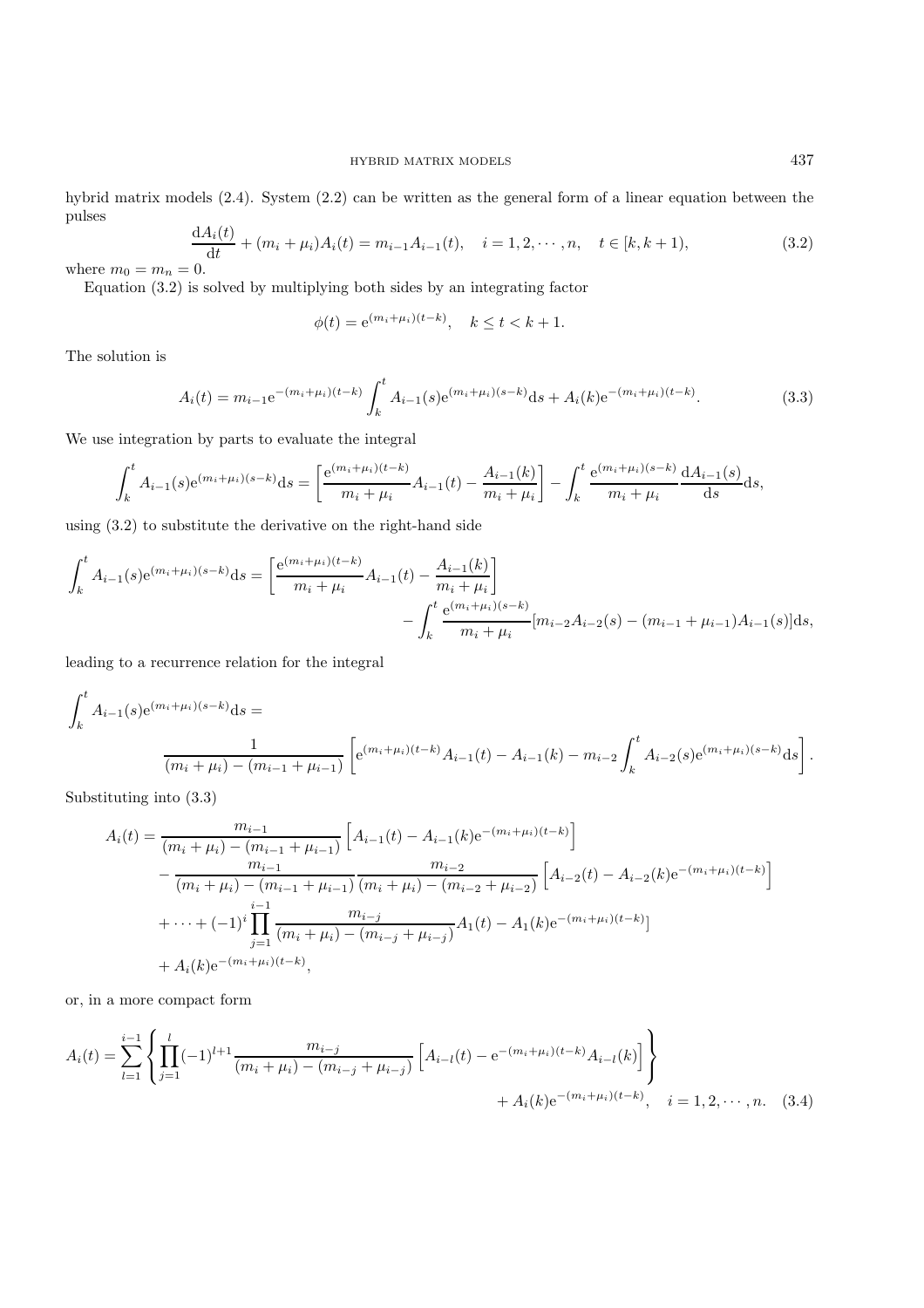The equation of (3.4) shows that the proportion of individuals at time  $t \in [k, k + 1)$  in class i is thus given by the term  $A_i(k)e^{-(m_i+\mu_i)(t-k)}$ , representing the decay of the proportion since the time of birth pulse before t,  $A_i(k)$ , plus a dynamical term representing the contribution of class  $i-l$  to class  $i$ (the factor in square brackets), weighted by a quotient of outflow rates.

Since equation  $(3.4)$  holds between pulses. At each successive pulse, more class  $A_1$  is added. If we denote

$$
\bar{A}_i(k) \doteq \sum_{l=1}^{i-1} \left\{ \prod_{j=1}^l (-1)^{l+1} \frac{m_{i-j}}{(m_i + \mu_i) - (m_{i-j} + \mu_{i-j})} \left[ \bar{A}_{i-l}(k) - e^{-(m_i + \mu_i)} A_{i-l}(k) \right] \right\}
$$
\n
$$
+ A_i(k) e^{-(m_i + \mu_i)}, \quad i = 1, 2, \cdots, n, \quad (3.5)
$$

then we can obtain the following stroboscopic map for hybrid matrix model (2.4), *i.e.*,

$$
\begin{cases}\nA_1(k+1) = A_1(k)e^{-(\mu_1 + m_1)} + \sum_{i=1}^n \beta_i \bar{A}_i(k), \\
A_j(k+1) = \bar{A}_j(k), \quad j = 2, 3, \cdots, n.\n\end{cases}
$$
\n(3.6)

**Example.** If  $n = 2$ , (3.4) gives

$$
\begin{cases} A_1(t) = A_1(k)e^{-(m_1+\mu_1)(t-k)}, \\ A_2(t) = \frac{m_1}{\mu_2 - (m_1+\mu_1)} \left[ A_1(t) - A_1(k)e^{-\mu_2(t-k)} \right] + A_2(k)e^{-\mu_2(t-k)}, \ k \le t < k+1. \end{cases} \tag{3.7}
$$

Then we have

$$
\begin{cases}\n\bar{A}_1(k) = A_1(k)e^{-(m_1 + \mu_1)},\\ \bar{A}_2(k) = \frac{m_1}{\mu_2 - (m_1 + \mu_1)} \left[ \bar{A}_1(k) - A_1(k)e^{-\mu_2} \right] + A_2(k)e^{-\mu_2}.\n\end{cases}
$$
\n(3.8)

Therefore, by (3.5), we obtain the following stroboscopic map for two-dimensional hybrid matrix model.

$$
\begin{cases}\nA_1(k+1) = A_1(k)e^{-(\mu_1 + m_1)} + \sum_{i=1}^2 \beta_i \bar{A}_i(k), \\
A_2(k+1) = \bar{A}_2(k).\n\end{cases}
$$
\n(3.9)

## 4. Dynamical behavior for two generation case

The results of our two-dimensional analysis are presented in two separate parts. In the first parts, 4.1, we study the effects of density-dependent fertility without generation delay on the stroboscopic map which determined the state after a pulse in terms of the state after the previous pulse. Further, we discuss the relationships between the impulsive differential dynamical system and the discrete dynamical system determined by the corresponding stroboscopic map. In the second, 4.2, the combined effect of density-dependent fertility and generation delay are investigated. In each case, we assume that  $\beta_i$  (i = 1, 2) are density-dependent in which the density dependence is through a dependence on a weighted total population size, that is,  $\beta_i = b_i e^{-(A_1(t) + A_2(t))}$ where  $b_i$   $(i = 1, 2)$  are constants.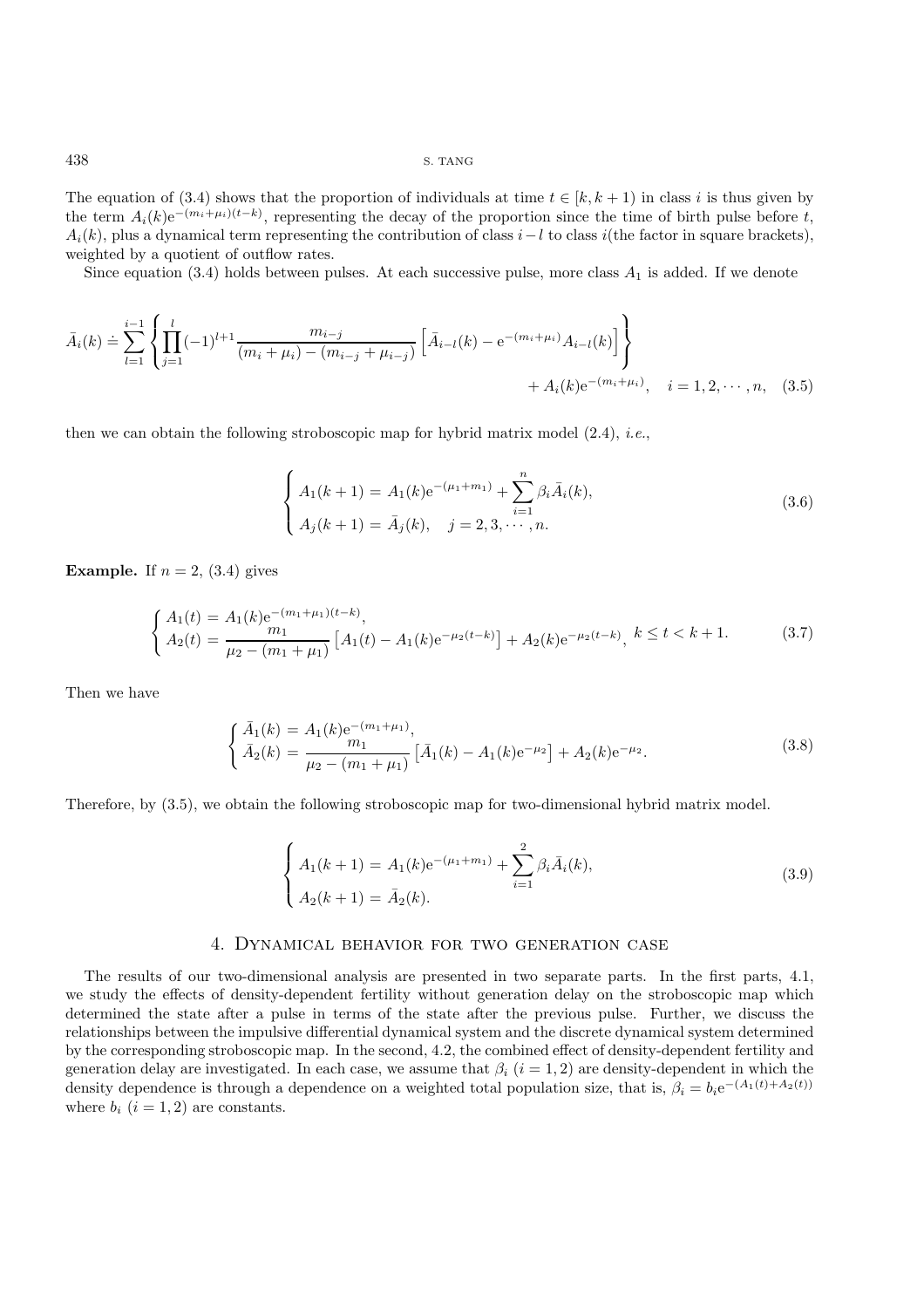### 4.1. **The case of no reproductive delay**

In this section we study the two-dimensional hybrid matrix model

$$
\begin{cases}\n\frac{dA_1(t)}{dt} = -(m_1 + \mu_1)A_1(t), \n\frac{dA_2(t)}{dt} = m_1A_1(t) - \mu_2A_2(t), \quad t \neq k \in N, \nA_1(k^+) = A_1(k) + [b_1A_1(k) + b_2A_2(k)]e^{-(A_1(k) + A_2(k))}, \nA_2(k^+) = A_2(k), \quad t = k \in N.\n\end{cases}
$$
\n(4.1)

For the simplicity, we assume  $\mu_1 = \mu_2 = \mu$  and  $b_1 = b_2 = b$ . From (3.7), we have  $\bar{A}_1(k) + \bar{A}_2(k) = e^{-\mu}(A_1(k) +$  $A_2(k)$ , and by (3.8), the following stroboscopic map of (4.1) is obtained.

$$
\begin{cases} A_1(k+1) = bp[A_1(k) + A_2(k)]e^{-p(A_1(k) + A_2(k))} + pqA_1(k), \\ A_2(k+1) = p(1-q)A_1(k) + pA_2(k). \end{cases} (4.2)
$$

where  $p = e^{-\mu}, q = e^{-m_1}$ .

Let  $x = pA_1, y = pA_2$ , then system (4.2) becomes as follows

$$
\begin{cases} x_{k+1} = bp[x_k + y_k]e^{-(x_k + y_k)} + pqx_k, \\ y_{k+1} = p(1-q)x_k + py_k. \end{cases} \tag{4.3}
$$

The dynamics of the nonlinear model (4.3) can be studied as a function of any of the parameters. We will focus here on b and document the changes in the qualitative dynamics of the model  $(4.3)$  as b varies. First, the trivial equilibrium  $E_0(0, 0)$  is always a solution to equation (4.3). When b is small enough, this solution is locally stable, and the species cannot increase when rare or invade a habitat from which it is absent. Our first concern will be with the conditions under which  $E_0(0,0)$  becomes unstable, permitting colonization of the population. Second, the destabilization of  $E_0$  with increasing b is always accompanied by the appearance of a stable positive equilibrium  $E^*$ . As b is increased further, this equilibrium in turn becomes unstable. A supercritical flip bifurcation occurs and the equilibrium loses stability to a stable two-cycle. Finally, as b is increased still further, there is a characteristic sequence of bifurcations, leading, in most cases, to chaotic dynamics.

# 4.2. **Bifurcations of**  $(x, y) = (0, 0)$

In the neighborhood of  $(x, y) = (0, 0)$ , the dynamics of equation (4.3) is controlled by the linearization

$$
X_{m+1} = BX_m,\tag{4.4}
$$

with B as in the linear counterpart of (4.3) and  $X = (x, y)$ .  $X = 0$  is stable when the eigenvalues of B are less than one in magnitude. This is true only when B satisfies the three Jury conditions [21]:

$$
1 - \operatorname{tr} B + \det B > 0,\tag{4.5a}
$$

$$
1 + \operatorname{tr} B + \det B > 0,\tag{4.5b}
$$

$$
1 - \det B > 0. \tag{4.5c}
$$

These three conditions correspond to the three ways that an eigenvalue may exit the unit circle in the complex plane. If inequality  $(4.5a)$  is violated, then one of the eigenvalues of B is larger than 1. If inequality  $(4.5b)$  is violated, then one of the eigenvalues of B is less than  $-1$ . Finally, If inequality (4.5c) is violated, then B has a complex-conjugate pair of eigenvalues lying outside the unit circle.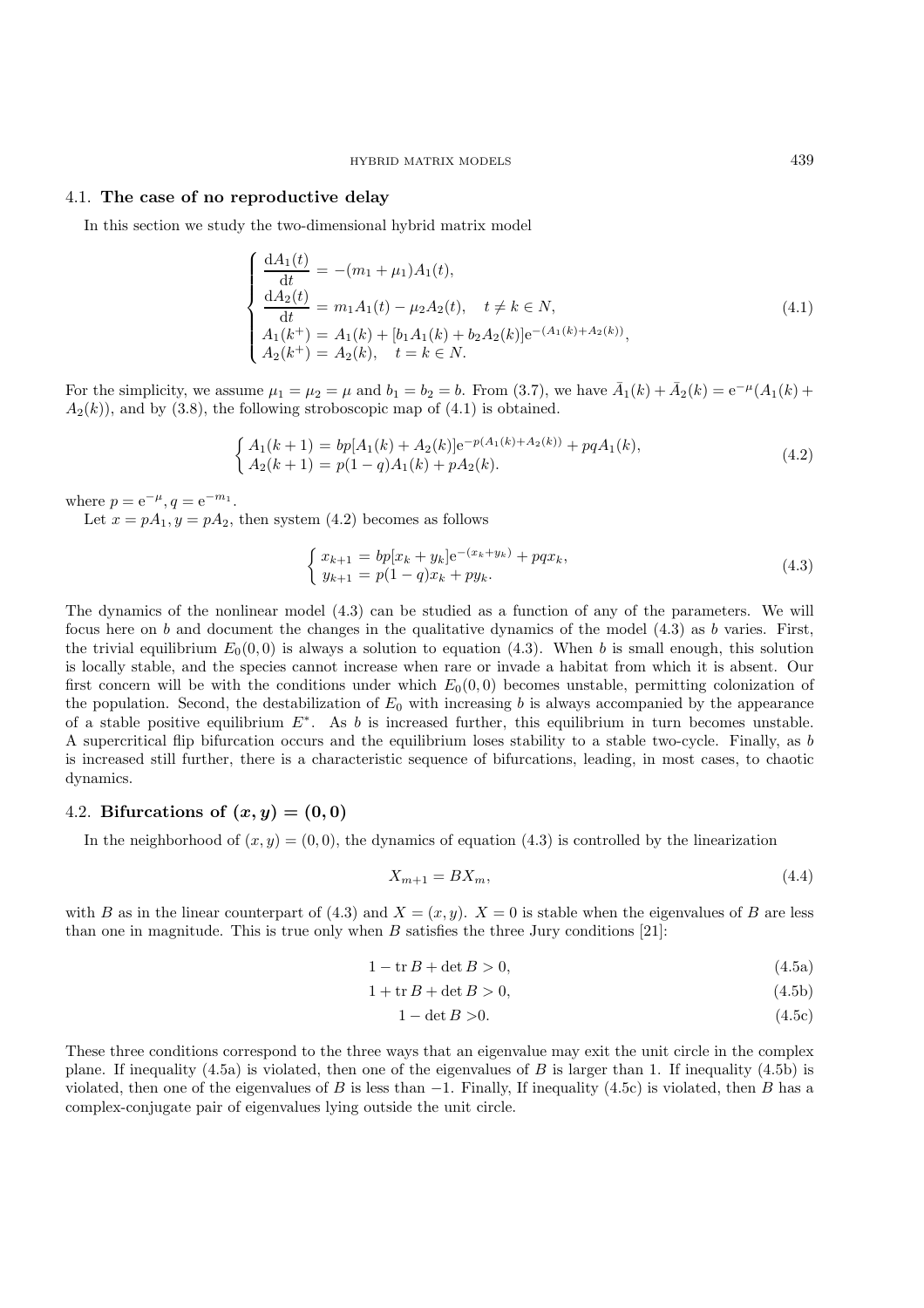With  $B$  defined in model  $(4.3)$ , it can be shown that inequalities  $(4.5b)$  and  $(4.5c)$  are always satisfied, and that as b increases, inequality (4.5a) is violated at a critical point  $b_0$ . In terms of the model parameters, and after a bit of rearranging, inequality (4.5a) defined by system (4.3) reads

$$
b < \frac{1-p}{p} \equiv b_0. \tag{4.6}
$$

Thus b must be larger than  $b_0$  in order for small population to increase from  $X = 0$ .

For the difference equation (4.3) we can also define the intrinsic net reproductive number [10]  $R_0$ (the average number of offspring that an individuals produces over the course of its lifetime), *i.e.*,

$$
R_0 = \frac{bp}{1-p}.
$$

Inequality (4.6) can be rewritten as  $R_0 < 1$ . That is, if on average, individuals don't replace themselves before they die then the population is doomed.

# 4.3. **Bifurcations of the positive equilibrium**  $E^*(x^*, y^*)$

The positive equilibrium solution of (4.3) is given as

$$
E^* = (x^*, y^*) = \left(-\frac{1-p}{1-pq} \ln \left(\frac{1-p}{bp}\right), -\frac{p(1-p)}{1-pq} \ln \left(\frac{1-p}{bp}\right)\right),\,
$$

with  $R_0 > 1$  as a necessary and sufficient condition for a nontrivial equilibrium.

The eigenvalue equation of B at equilibrium  $E^*$  is

$$
\lambda^2 - \left[1 + pq + (1 - p)\ln\left(\frac{1}{R_0}\right)\right]\lambda + pq\left[1 + (1 - p)\ln\left(\frac{1}{R_0}\right)\right].
$$
\n(4.7)

It is easy to see that  $\lambda_2 = pq$  and  $\lambda_1 = 1 + (1 - p) \ln(\frac{1}{R_0})$  and  $\lambda_2$  is less than one in magnitude. If  $\lambda_1 = -1$ we obtain  $2 + (1 - p) \ln(\frac{1}{R_0}) = 0$ . From this we can conclude that when condition (4.5b) fails, the fixed point becomes unstable through a flip bifurcation at  $b = b_c = \frac{1-p}{p} e^{\frac{2}{1-p}}$ . Then the main results at the bifurcation may be summarized in the following theorem.

**Theorem 4.1.** For each fixed p, q,  $0 < p < 1, 0 < q < 1$ ,  $E_0(0, 0)$  will undergo a transcritical bifurcation when

$$
b = b_0 = \frac{1-p}{p} \text{ (or } R_0 = 1\text{)}
$$

*and*  $E^* = (x^*, y^*)$  *will undergo a supercritical flip bifurcation when* 

$$
b = b_c = \frac{1 - p}{p} e^{\frac{2}{1 - p}}.
$$
\n(4.8)

*Proof.* According to the discussion of above, we only need to prove the flip is supercritical. For this purpose, we notice that the Jacobian  $D_{E^*}$  may be written as

$$
D_{E^*} = \left( \frac{(1-p)\left(1+\ln\left(\frac{1}{R_0}\right)\right) + pq\left(1-p\right)\left(1+\ln\left(\frac{1}{R_0}\right)\right)}{p(1-q)}\right). \tag{4.9}
$$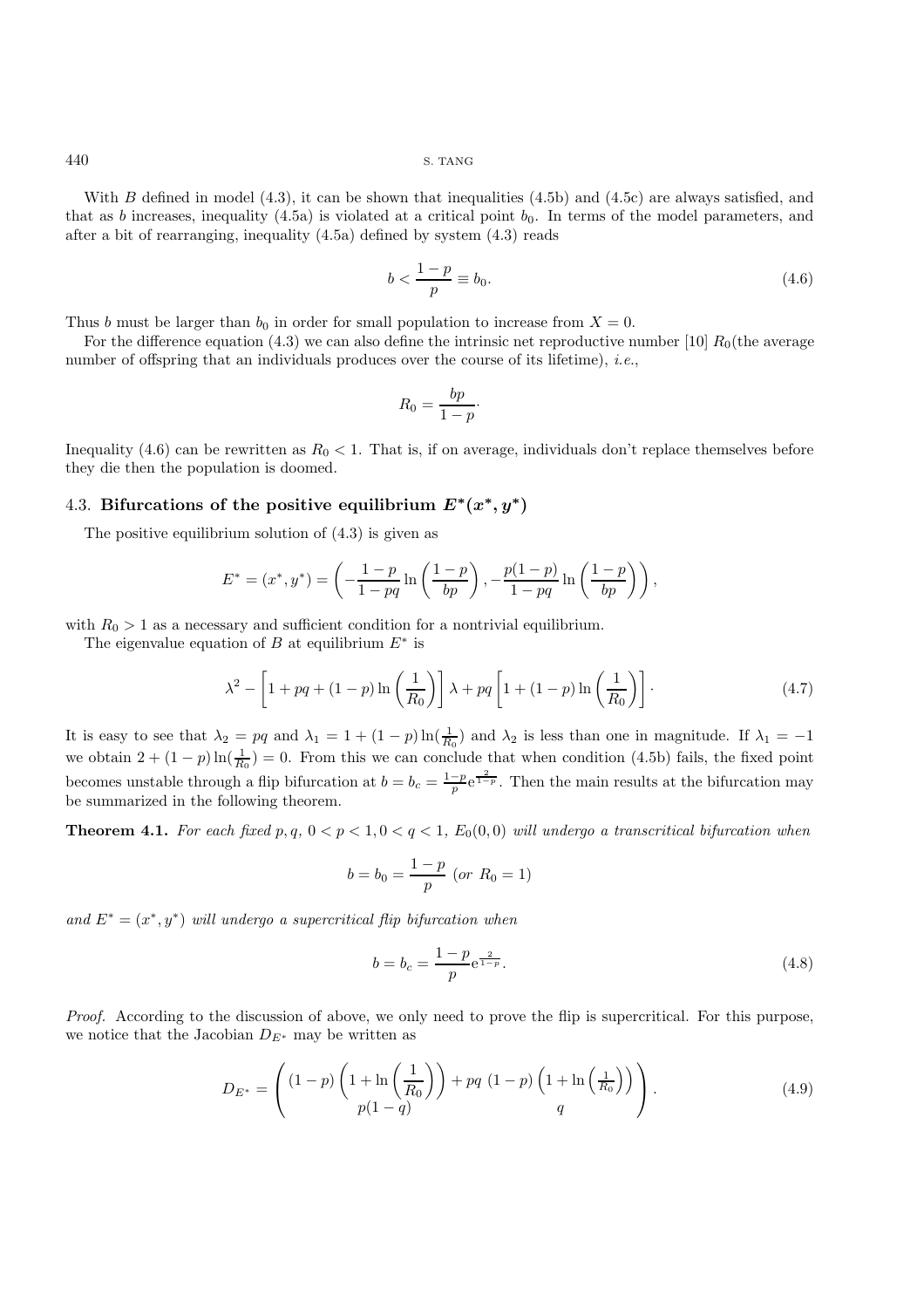Next, we define the matrix

$$
T = \begin{pmatrix} \frac{\lambda_1 - p}{p(1 - q)} & -1 \\ 1 & 1 \end{pmatrix}
$$

which columns are the eigenvectors corresponding to the eigenvalues  $\lambda_1, \lambda_2$  of (4.9), and we have

$$
T^{-1} = \begin{pmatrix} \frac{p(1-q)}{\lambda_1 - pq} & \frac{p(1-q)}{\lambda_1 - pq} \\ -\frac{p(1-q)}{\lambda_1 - pq} & \frac{\lambda_1 - p}{\lambda_1 - pq} \end{pmatrix}.
$$

Then after expanding the first component of the model (4.3) up to third order, applying the change of coordinates  $(\bar{x}, \bar{y})=(x - x^*, y - y^*)$ (in order to translate the bifurcation to the origin) together with the transformations

$$
\begin{pmatrix} \bar{x} \\ \bar{y} \end{pmatrix} = T \begin{pmatrix} u \\ v \end{pmatrix}, \qquad \begin{pmatrix} u \\ v \end{pmatrix} = T^{-1} \begin{pmatrix} \bar{x} \\ \bar{y} \end{pmatrix},
$$

we can obtain

$$
\begin{cases}\nu_{k+1} = \lambda_1 u_k + \frac{1}{a_{11}} \left[ -\frac{1}{2} (\lambda_1 + 1) + p \right] u_k^2 + \frac{1}{6a_{11}^2} [\lambda_1 + 2 - 3p] u_k^3 + o(4), \\
v_{k+1} = \lambda_2 v_k - \frac{1}{a_{11}} \left[ -\frac{1}{2} (\lambda_1 + 1) + p \right] u_k^2 - \frac{1}{6a_{11}^2} [\lambda_1 + 2 - 3p] u_k^3 + o(4),\n\end{cases} (4.10)
$$

where  $a_{11} = \frac{p(1-q)}{\lambda_1 - pq}$ . In the following we consider the map

$$
(u,v) \rightarrow (\lambda_1 u + g(u,v), \lambda_2 v + h(u,v)), \tag{4.11}
$$

here  $\lambda_1 = 1 + (1 - p) \ln \left( \frac{1}{R_0} \right) (= -1$  at the bifurcation),  $\lambda_2 = pq$ , and

$$
g(u, v) = \frac{1}{a_{11}} \left[ -\frac{1}{2}(\lambda_1 + 1) + p \right] u^2 + \frac{1}{6a_{11}^2} [\lambda_1 + 2 - 3p] u^3
$$

$$
h(u, v) = -g(u, v).
$$

The next step involves the restriction of (4.11) to the center manifold. Since  $g(u, v)$  is independent on v. Then, following Guchenheimer and Holmes [12], the center manifold (up to third order) should be

$$
u \to F(u) = \lambda_1 u + \frac{1}{a_{11}} \left[ -\frac{1}{2}(\lambda_1 + 1) + p \right] u^2 + \frac{1}{6a_{11}^2} [\lambda_1 + 2 - 3p] u^3.
$$

According to Theorem 3.5.1 (Guchenheimer and Holmes [12]), the bifurcation will be supercritical if the relations

$$
\frac{\partial F}{\partial b} \frac{\partial^2 F}{\partial u^2} + 2 \frac{\partial^2 F}{\partial u \partial b} = \frac{\partial F}{\partial b} \frac{\partial^2 F}{\partial u^2} - \left(\frac{\partial F}{\partial u} - 1\right) \frac{\partial^2 F}{\partial u \partial b} \neq 0,
$$
\n(4.12)

$$
\frac{1}{2} \left( \frac{\partial^2 F}{\partial u^2} \right)^2 + \frac{1}{3} \left( \frac{\partial^3 F}{\partial u^3} \right) > 0,
$$
\n(4.13)

hold at the bifurcation.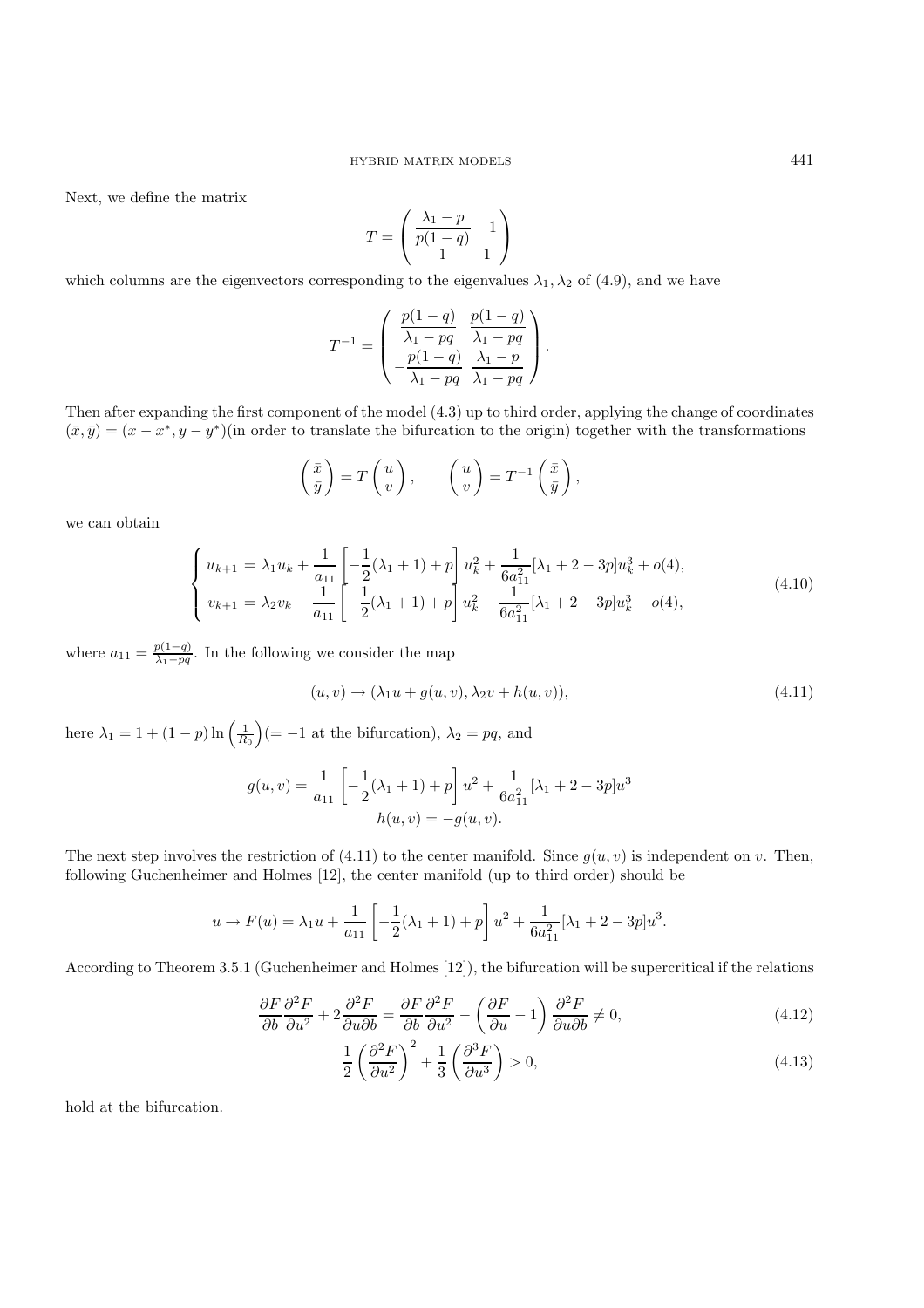442 S. TANG



FIGURE 1. Bifurcation diagrams of equation  $(4.3)$  for total population. Showing the effect of parameter q on the dynamical behavior of system (4.3). Other parameters are  $\mu = 0.7, m_1 = 0.2$ in (a) and  $\mu = 0.7$ ,  $m_1 = 0.8$  in (b).

To this end it is easy to show that the left-hand side of the nondegeneracy condition (4.12) equals

$$
-\frac{p}{1-p}e^{-\frac{2}{1-p}} < 0,
$$

and that (4.13) equals

$$
\frac{(1+pq)^2}{p^2(1-q)^2}\left(2p^2-p+\frac{1}{3}\right)>0,
$$

which obviously is valid for all parameters because we have  $2p^2 - p + \frac{1}{3} = 2(p - \frac{1}{4})^2 + \frac{5}{24} > 0$ . Consequently, the flip is supercritical.  $\Box$ 

Let us first comment on the flip case. Just beyond the stability threshold  $(b > b<sub>c</sub>)$  there are stable orbits of period 2, and as shown by numerical experiments. Further increase of b leads through new bifurcations to orbits of period 4, 8, and so on until an accumulation value  $b_a$  is reached. It should be emphasized that  $b_a$  is a rather large number compared to b<sub>c</sub> indeed. If we fix  $\mu = 0.7$ ,  $m_1 = 0.2$  (that is  $p = e^{-0.7}$ ,  $q = e^{-0.2}$ ),  $(x^*, y^*)$ undergoes the first flip when  $b = b_c = 53.867$ , the 4-periodic orbit emerges as b reaches the value 179.85 and the point of accumulation is found to be as high as  $b_a \approx 278.11$ . This is demonstrated in the bifurcation diagram, Figure 1a.

**Remark.** From the expressions of  $b_0$ ,  $b_c$  and Figures. 1a,b we note that the parameter  $q(0 < q < 1)$  does not affect the dynamical behavior of system (4.3).

The bifurcation diagrams (Fig. 2) of model (4.3) reveals another interesting phenomenon. As pointed out above, all of the diagrams are characterized by an alteration of apparently chaotic dynamics and low-period cycles as b increases. Notice that if the cycles to the left of a given chaotic window are of period  $k$ , then the cycles to the right are of period  $k+1$ . These so-called "period-adding" sequences have been observed in chemical reactions [11, 18] and electrical circuits [20], and have been studied in one-dimensional difference equations [22, 23]. Period-adding is also present in a delay-difference equation population model with density-dependent reproduction [8], and in the density-dependent age-structured model studied by Guckenheimer *et al.* [13].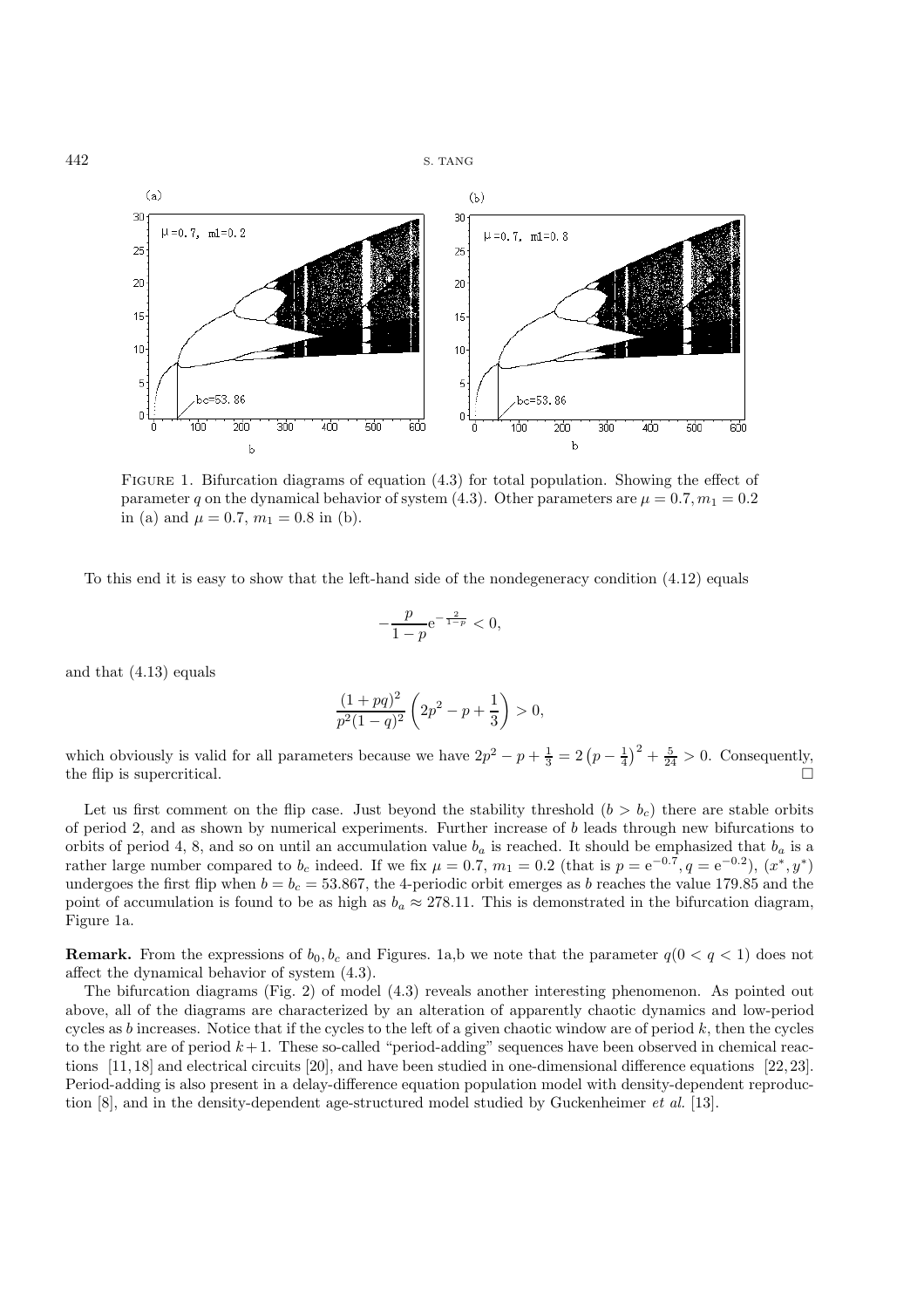HYBRID MATRIX MODELS 443



Figure 2. Bifurcation diagrams of equation (4.3) for total population. Showing the periodadding phenomenon. Other parameters are  $\mu = 0.6$ ,  $m_1 = 0.3$ .

# 4.4. **The relationships between system (4.1) and equation (4.3)**

In Sections 4.1 and 4.2, we presented the dynamics of system (4.1) using the stroboscopic map. This is a special case of the Poincaré map for periodically forced system or periodically pulsed system; the system trajectory is not recorded continuously in time but once every period of the forcing term or pulsing term (for example, the annual birth pulse period). Long-term solutions of system (4.1) will then appear as follows.

- (i) Fixed points of the stroboscopic map (corresponding to periodic solutions having the same period as the pulsing term).
- (ii) Periodic points of the stroboscopic map, of period  $k$  (corresponding to entrained periodic solutions having exactly k times the period of the pulsing, often called subharmonic periodic solutions or subharmonic period  $k's$ ).<br>Invariant ci
- (*iii*) Invariant circles (corresponding to quasi-periodic solutions, tori  $T<sup>2</sup>$  for the original system of impulsive differential equations).
- (iv) Possibly chaotic(strange) attractors.
- In the following, we show that the solutions of system  $(4.1)$  behave like the above three cases  $((i), (ii), (iv)).$

For  $b < b_0$  (*i.e.*,  $R_0 < 1$ ), equilibrium  $E_0(0, 0)$  is stable. For this range of b, trajectories of model (4.1) approach the origin, that is, species goes extinction.

For  $b_0 < b < b_c$ , the equilibrium  $E^*$  is stable. For this range of b, trajectories of model (4.1) approach the periodic solution  $(A_{1p}(t), A_{2p}(t))$  with period 1,

$$
\begin{cases}\nA_{1p}(t) = -\frac{1-p}{p(1-pq)} \ln\left(\frac{1-p}{bp}\right) e^{-(m_1+\mu)(t-k)}, \\
A_{2p}(t) = -\frac{1-p}{1-pq} \ln\left(\frac{1-p}{bp}\right) e^{-\mu(t-k)} \left[1 - e^{-m_1(t-k)}\right] - \frac{1-p}{p(1-pq)} \ln\left(\frac{1-p}{bp}\right) e^{-\mu(t-k)},\n\end{cases} (4.14)
$$

where  $k \le t < k+1$ ,  $p = e^{-\mu}$ ,  $q = e^{-m_1}$ . That is, periodic solution (4.14) of system (4.1) is locally asymptotically stable. Right at  $b = b_0$ , there is a transcritical bifurcation of periodic solutions as  $(0, 0)$  and  $(A_{1p}(t), A_{2p}(t))$  pass through each other and exchange stability. Right at  $b = b_c$ , there is a supercritical bifurcation of period-one solution and period-two solution pass through each other and exchange stability. We note in passing that  $A_{1p}(t)$ is discontinuous for  $t$  a multiple of  $k$  (see Fig. 3).

Corresponding to the bifurcation diagrams in Figure 1a, Figures 3 and 4 illustrate the relationships between model (4.1) and model (4.3) and shows that birth pulse provides a natural period or cyclicity that allows for a period-doubling route to chaos. Figure 3 illustrates a simple cycle of period 1. Increasing b leads to a cascade of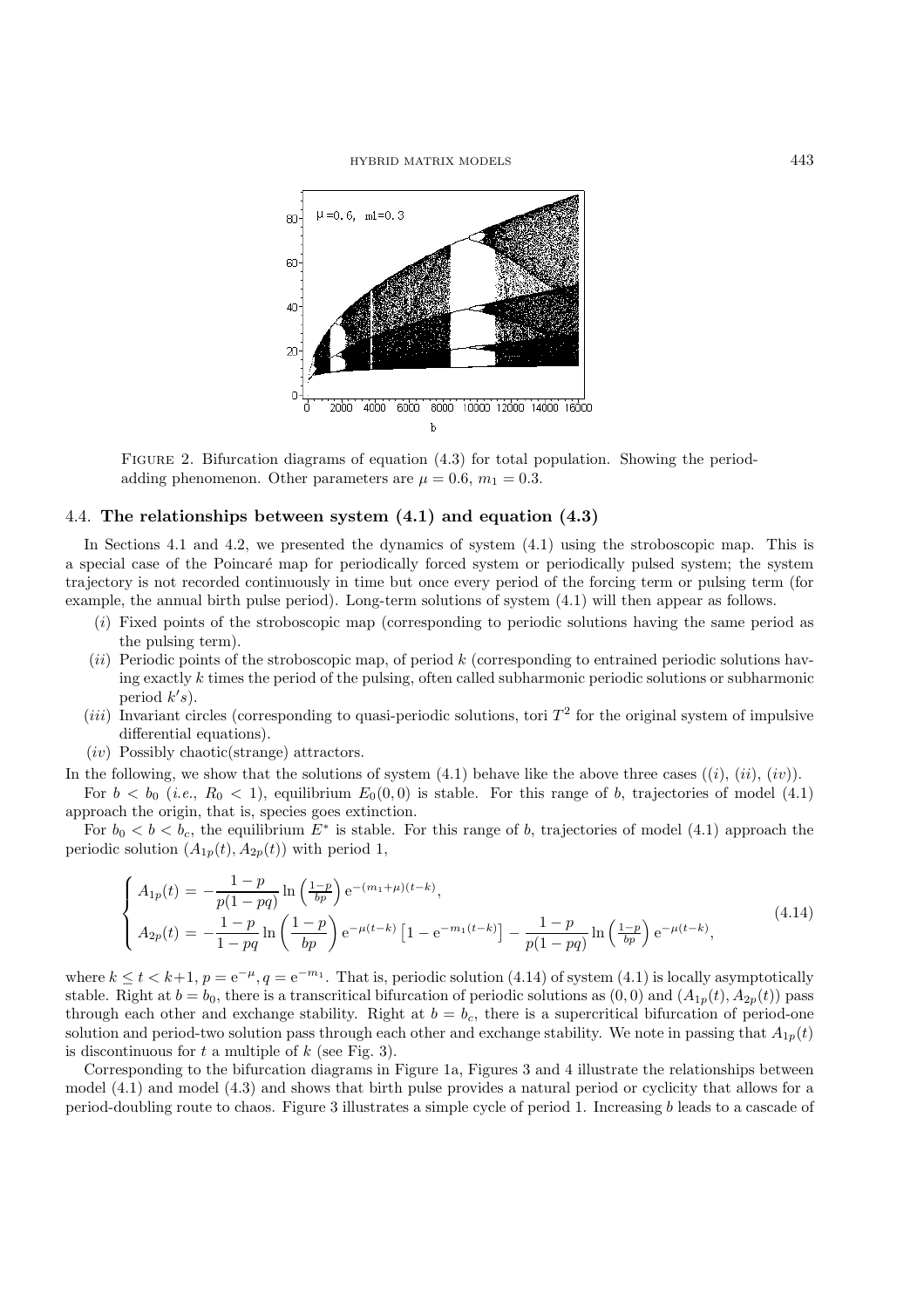

FIGURE 3. Periodic coexistence of the immature and the mature population with  $b = 35$ ,  $\mu = 0.7$ ,  $m_1 = 0.2$ . (a) period 1 solution; (b) time series for period 1 solution of the immature population.

period-doubling bifurcations (Figs. 4a,b, (a) a 2-period cycle; (b) a 4-period cycle) and finally to the appearance of chaotic strange attractors. Figure 4c captures one such strange attractor, that is, increasing b is destabilizing: annual oscillations yield to multi-annual cycles of increasing period and amplitude as this parameter is increased (Figs. 3 and 4).

# 4.5. The one-generation delay case  $b_1 = 0, b_2 = b \neq 0$

In this section we assume that only mature population can reproduce and study the two-dimensional hybrid matrix model

$$
\begin{cases}\n\frac{dA_1(t)}{dt} = -(m_1 + \mu_1)A_1(t), \n\frac{dA_2(t)}{dt} = m_1A_1(t) - \mu_2A_2(t), \quad t \neq k \in N, \nA_1(k^+) = A_1(k) + bA_2(k)e^{-(A_1(k) + A_2(k))}, \nA_2(k^+) = A_2(k), \quad t = k \in N.\n\end{cases}
$$
\n(4.15)

For the simplicity, we assume  $\mu_1 = \mu_2 = \mu$ . Similar to system (4.1), we have the following stroboscopic map for system (4.15) system (4.15).

$$
\begin{cases} A_1(k+1) = bp[A_2(k) + (1-q)A_1(k)]e^{-p(A_1(k) + A_2(k))} + pqA_1(k), \\ A_2(k+1) = p(1-q)A_1(k) + pA_2(k), \end{cases} (4.16)
$$

where  $p = e^{-\mu}, q = e^{-m_1}.$ 

Let  $x = pA_1, y = pA_2$ , then system (4.16) becomes as follows

$$
\begin{cases} x_{k+1} = bp[y_k + (1-q)x_k]e^{-(x_k+y_k)} + pqx_k, \\ y_{k+1} = p(1-q)x_k + py_k. \end{cases} \tag{4.17}
$$

System (4.17) have two equilibria  $\bar{E}_0(0,0), \bar{E}^*(\bar{x}^*, \bar{y}^*)$  with

$$
\bar{x}^* = -\frac{1-p}{1-pq} \ln \left( \frac{(1-pq)(1-p)}{bp(1-q)} \right), \quad \bar{y}^* = -\frac{p(1-p)}{1-pq} \ln \left( \frac{(1-pq)(1-p)}{bp(1-q)} \right).
$$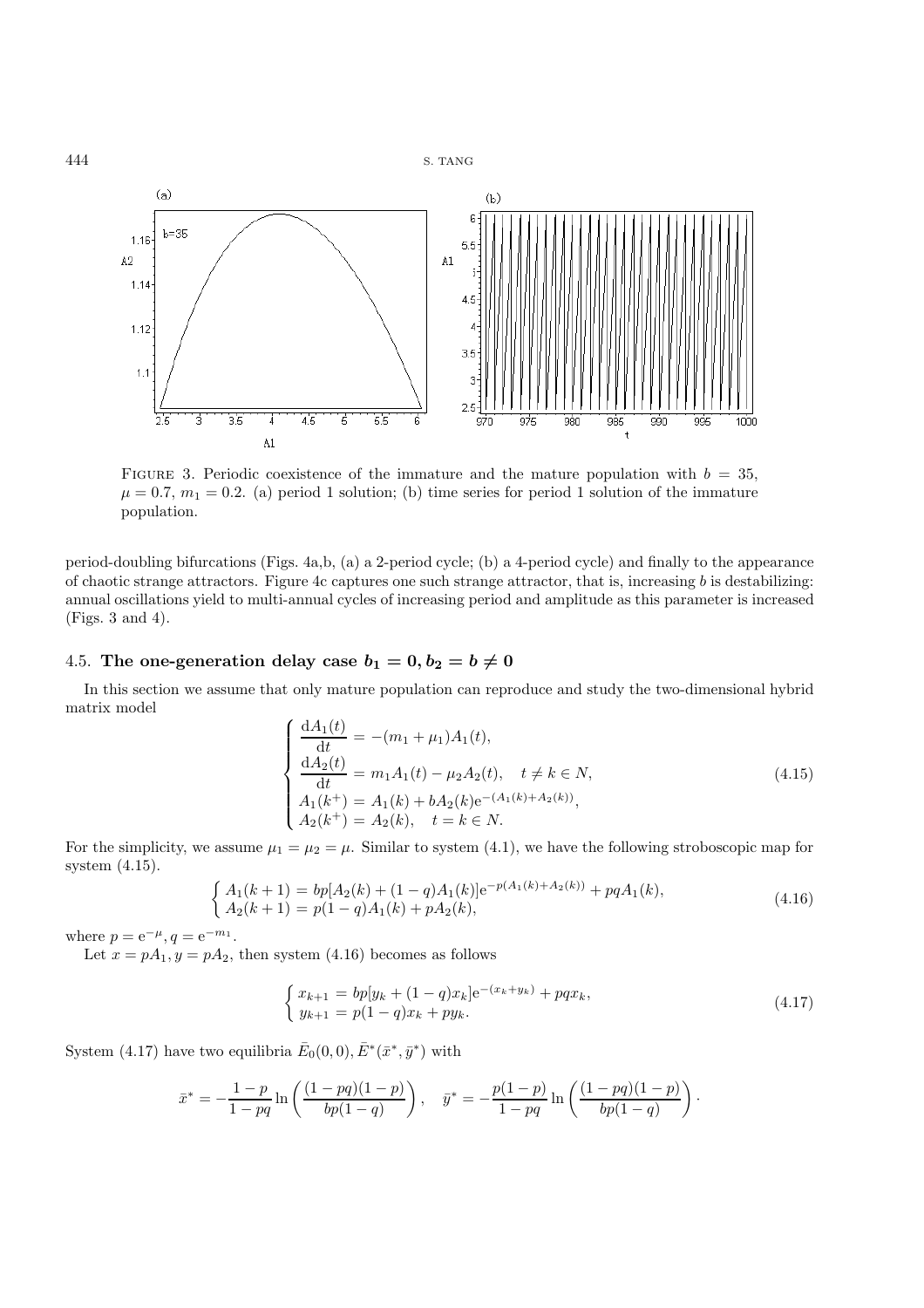HYBRID MATRIX MODELS 445



FIGURE 4. Period-doubling cascade to chaos. (a) a 2-periodic solution,  $(a)$ , Time series for a 2-periodic solution of immature population: (b) a 4-periodic solution  $(b)'$ . Time series for a 2-periodic solution of immature population; (b) a 4-periodic solution,  $(b)$ , Time series for a<br>a 4-periodic solution of immature population; (c) a strange attractor  $(c)$ . Time series for a a 4-periodic solution of immature population; (c) a strange attractor,  $(c)'$ , Time series for a<br>strange attractor of immature population. Other parameters are  $u = 0.7$ ,  $m_t = 0.2$ strange attractor of immature population. Other parameters are  $\mu = 0.7$ ,  $m_1 = 0.2$ .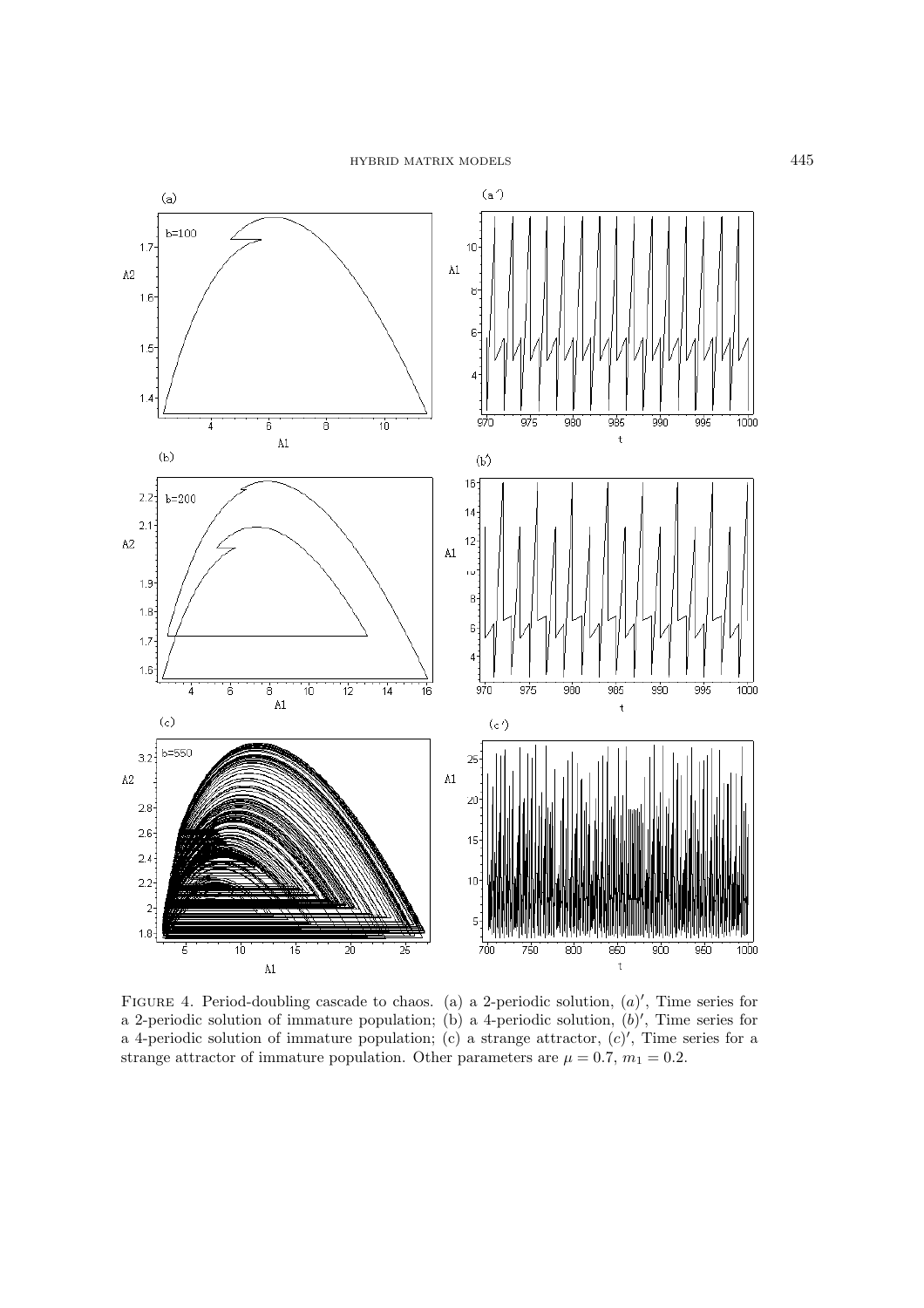Define  $\bar{R}_0 = \frac{bp(1-p)}{(1-p)(1-pq)}$ ,  $\bar{b}_0 = \frac{(1-p)(1-pq)}{p(1-q)}$  and  $\bar{b}_c = \frac{(1-p)(1-pq)}{p(1-q)}e^{\frac{2+2p^2q}{(1-p)(1+pq)}}$ . For system (4.17) we have the same results as those in system (4.3), that is, we have the following theorem

**Theorem 4.2.** For each fixed p, q,  $0 < p < 1, 0 < q < 1$ ,  $\overline{E}_0 = (0, 0)$  will undergo a transcritical bifurcation *when*

$$
b = \bar{b}_0 = \frac{(1-p)(1-pq)}{p(1-q)} \text{ (or } \bar{R}_0 = 1),\tag{4.18}
$$

*and*  $\bar{E}^* = (\bar{x}^*, \bar{y}^*)$  *will undergo a supercritical flip bifurcation when* 

$$
b = \bar{b}_c = \frac{(1-p)(1-pq)}{p(1-q)} e^{\frac{2+2p^2q}{(1-p)(1+pq)}}.
$$
\n(4.19)

*Proof.* We omit the proof of Theorem 4.2 which is similar to the proof of Theorem 4.1.  $\square$ 

In the rest of this section, we discuss how the generation delay affects the stability of systems (4.3) and (4.17). For system (4.3), we note that the parameter q does not affect the stability of positive equilibrium  $E^*$  of system (4.3). Further, from Figures 1a and 1b we know that parameter q does not affect the complexes of system (4.3) either. For this purpose, we shall discuss how parameters $(p, q)$  affect the stability of system in terms of the length  $(b_c - b_0 \text{ and } \bar{b}_c - \bar{b}_0)$  of the intervals in which the unique positive equilibria of system (4.3) and (4.17) are stable.

Denote

$$
D(p) = b_c - b_0 = b_0 \left[ e^{2/(1-p)} - 1 \right],
$$
  

$$
\bar{D}(p,q) = \bar{b}_c - \bar{b}_0 = \bar{b}_0 \left[ e^{\frac{2(1+p^2q)}{(1-p)(1+pq)}} - 1 \right].
$$

Since

$$
\lim_{q \to 0} \bar{b}_0 = \lim_{q \to 0} \frac{(1-p)(1-pq)}{p(1-q)} = \frac{1-p}{p} = b_0,
$$
  

$$
\lim_{q \to 0} \bar{b}_c = \lim_{q \to 0} \frac{(1-p)(1-pq)}{p(1-q)} e^{\frac{2(1+p^2q)}{(1-p)(1+pq)}} = b_c,
$$

then we have

$$
\lim_{q \to 0} \bar{D}(p, q) = b_c - b_0 = D(p),
$$

which implies that the stability of the positive equilibria  $E^*$  and  $\overline{E}^*$  is uniform as  $q \to 0$ .

On the other hand, we have

$$
\frac{\partial \bar{D}(p,q)}{\partial q} = \frac{1-p}{1-q} \left[ \frac{1-p}{p(1-q)} \left( e^{\frac{2(1+p^2q)}{(1-p)(1+pq)}} - 1 \right) - \frac{2(1-pq)}{(1+pq)^2} e^{\frac{2(1+p^2q)}{(1-p)(1+pq)}} \right].
$$
\n(4.20)

Let

$$
f(q) = \frac{1-p}{p(1-q)} \left( e^{\frac{2(1+p^2q)}{(1-p)(1+pq)}} - 1 \right) - \frac{2(1-pq)}{(1+pq)^2} e^{\frac{2(1+p^2q)}{(1-p)(1+pq)}}.
$$
\n(4.21)

Then

$$
\lim_{q \to 0} f(q) = \frac{1 - 3p}{p} e^{\frac{2}{1 - p}} - \frac{1 - p}{p} \doteq g(p),\tag{4.22}
$$

and

$$
\lim_{q \to 1} f(q) = +\infty. \tag{4.23}
$$

It is easy to see that the function  $g(p)$  satisfies the following property:

(A) There exists  $p^* \in (0, \frac{1}{3})$  such that  $g(p) > 0$  for  $p \in (0, p^*)$ , and  $g(p) < 0$  for  $p \in (p^*, 1)$  (see Fig. 5a).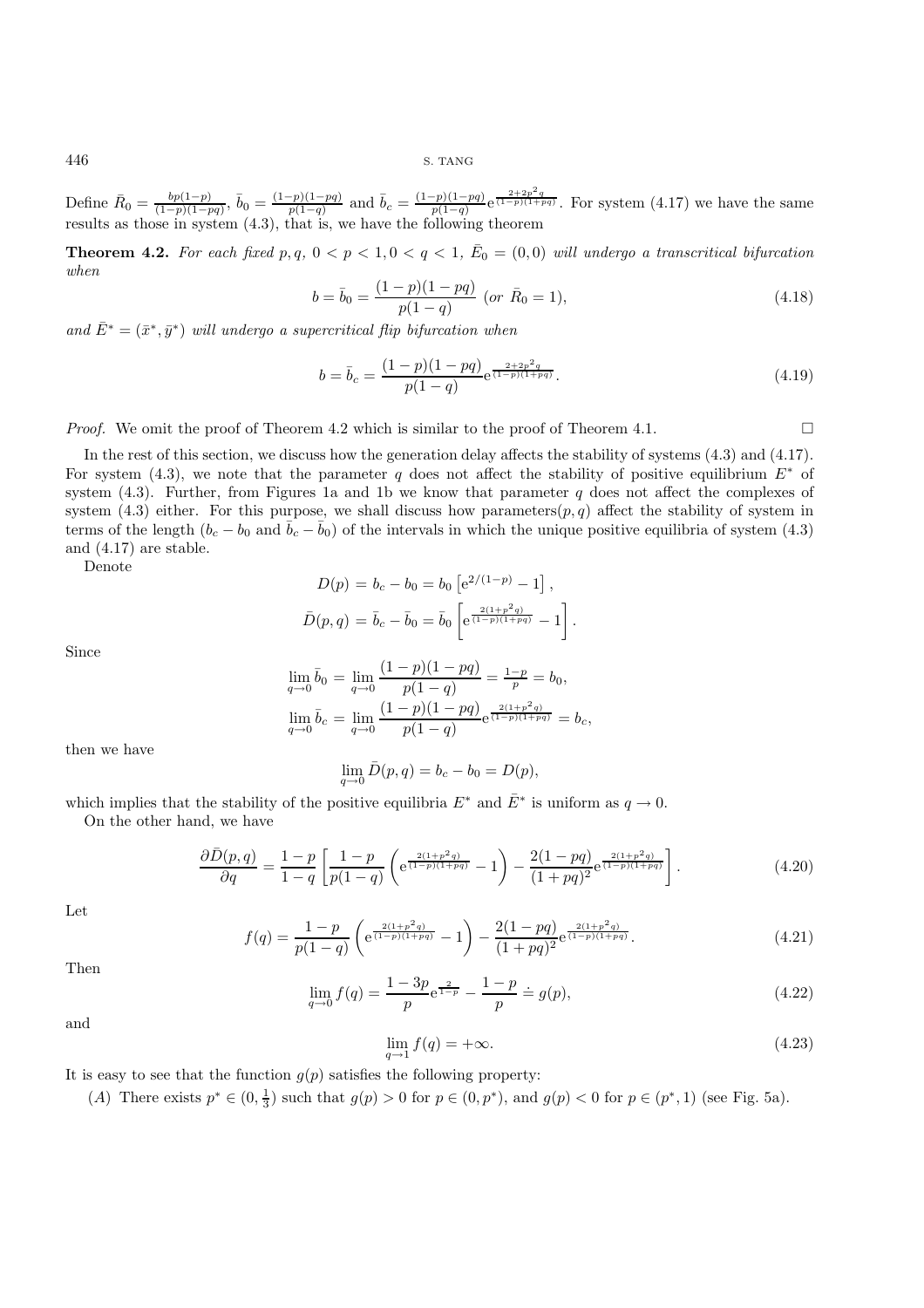

FIGURE 5. The graphes of functions  $g(p)$  and  $f(q)$ . (a) the graph of  $g(p)$  for  $p \in (1/20, 2/3)$ ; (b) the graph of  $f(q)$  for  $p = 1/6, q \in (0, 8/9)$ ; (c) the graph of  $f(q)$  for  $p = 2/3, q \in (0, 8/9)$ .



FIGURE 6. The effect of parameter q or  $m_1$  on the stability of positive equilibrium. (a)  $\mu = 0.7$ ,  $m_1 = 1.7, \, \bar{D}(p,q) = 49.61;$  (b)  $\mu = 0.7, m_1 = 0.2, \, \bar{D}(p,q) = 95.60;$  (c)  $\mu = 0.7, m_1 = 0.01,$  $\bar{D}(p,q) = 1371.77.$ 

From Figures 5b and 5c we know that  $f(q)$  is strictly increased function for any  $p \in (0,1)$ . By properties  $(A)$ and (4.23), we have the following

- (1) If  $p \in (0, p^*)$ , then  $f(q) > 0$  for all  $q \in (0, 1)$  (see Fig. 5b);
- (2) If  $p \in (p^*, 1)$ , there exists  $q^* \in (0, 1)$  such that  $f(q) < 0$  for  $q \in (0, q^*)$ , and  $f(q) > 0$  for  $q \in (q^*, 1)$  (see Fig. 5c).

Together with properties  $(A)$ ,  $(1)$  and  $(2)$  we have the following results on stability of system  $(4.3)$  and  $(4.17)$ .

**Result 1.** When  $p \in (0, p^*)$ , we have  $\overline{D}(p, q) > D(p)$  for all  $q \in (0, 1)$  (in this case, we say the stability of equilibrium  $E^*$  of system (4.3) is weaker than that of system (4.17), *i.e.*, the generation delay strengthens the stability of system).

**Result 2.** When  $p \in (p^*, 1)$ , there exists  $q^* \in (0, 1)$  such that  $\overline{D}(p, q) < D(p)$  for all  $q \in (0, q^*)$  (in this case, we say the stability of equilibrium <sup>E</sup><sup>∗</sup> of system (4.3) is stronger than that of system (4.17), *i.e.*, the generation delay weakens the stability of system), and  $\bar{D}(p,q) > D(p)$  for all  $q \in (q^*, 1)$  (in this case, we say the stability of equilibrium  $E^*$  of system (4.3) is weaker than that of system (4.17), *i.e.*, the generation delay also strengthens the stability of system).

To illuminate the above results, we give some numerical simulations. In Figure 6, fix  $\mu = 0.7$ , *i.e.*,  $p \approx$ 0.4965 ∈ (p<sup>\*</sup>, 1). Then  $D(0.4965) = 52.85$ . Let  $m_1 = 1.7, 0.2, 0.01$  (*i.e.*,  $q \approx 0.1827, 0.8187, 0.99$ ) respectively.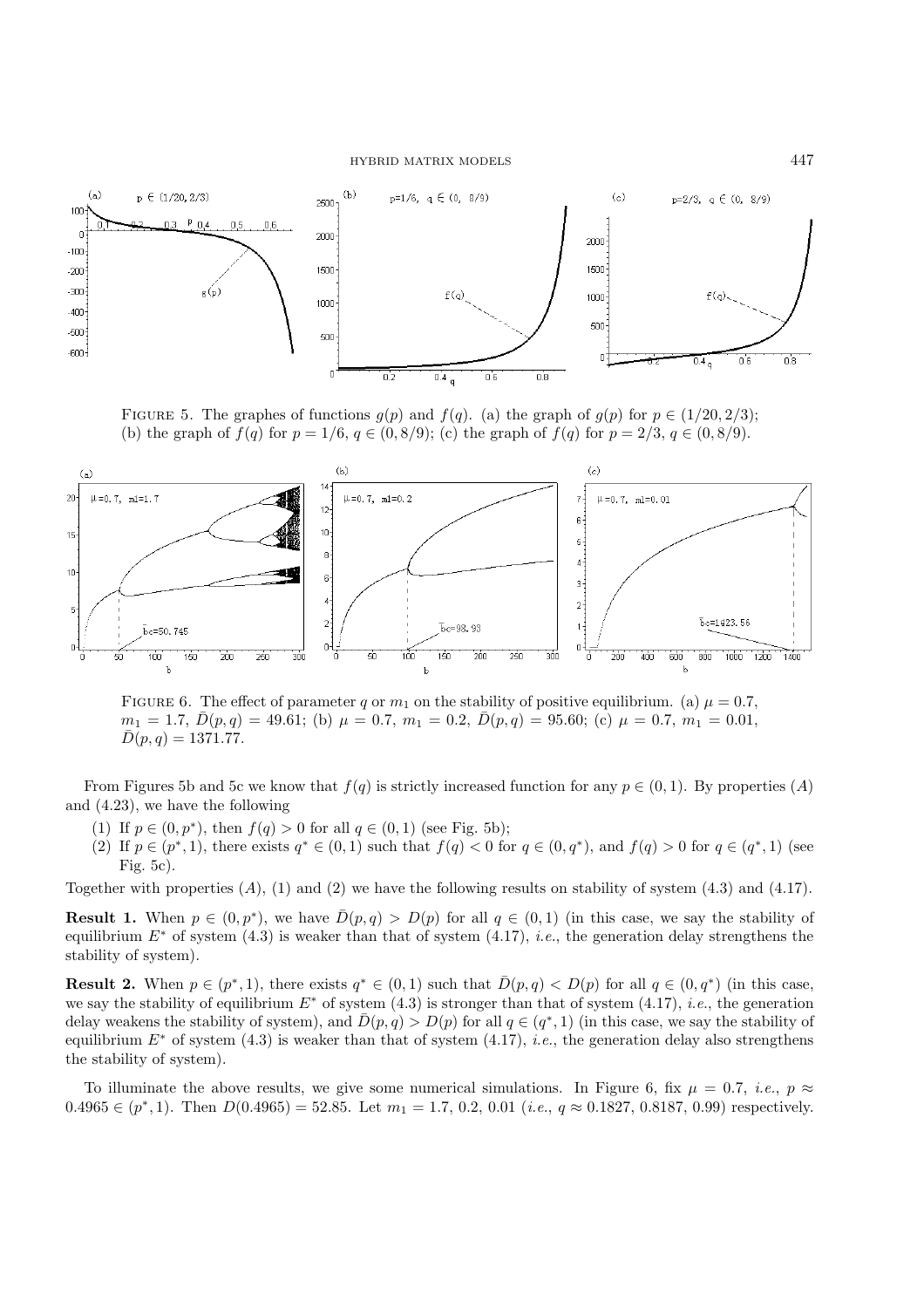We have  $\bar{D}(0.4965, 0.1827) = 49.61 < D(0.4965)$  (see Fig. 6a),  $\bar{D}(0.4965, 0.8187) = 95.60 > D(0.4965)$  (see Fig. 6b) and  $\bar{D}(0.4965, 0.99) = 1371.77 \gg D(0.4965)$  (see Fig. 6c).

## 5. Discussion

We have analyzed what can be considered to be the simplest realistic single species continuous ecosystem models with stage structure subject to periodic birth pulses. Firstly, we have derived our hybrid matrix models from the classical continuous Leslie models, and shown that the trajectories of system are positive invariant. For calculating convenience of the stroboscopic map we have given the analytical solution of system (2.4) between the pulses. In order to understand the dynamical behavior of hybrid matrix models with density-dependent fertility, we restrict our attention to the two-dimensional hybrid matrix models. By using the stroboscopic map and the relationship between the stroboscopic map and hybrid matrix models, we have obtained the complete expression for the periodic solution with period-one and obtained the threshold conditions for its stability. We have presented formal proofs of the supercritical flip bifurcation at the critical value. As the parameter b increases, the solution may pass from a stabilize period-one (annual) cycle to a stabilize period-two cycle to a period-four (multi-annual cycle), etc., tending to a Feigenbaum transition to chaotic behavior, which show that the dynamical behavior of hybrid matrix models are very complex as parameters varies.

Comparing systems (4.1) and (4.15) with corresponding to continuous age-structured models (that is, systems (4.1) and (4.15) do not have impulsive effects), we can conclude that continuous age-structured models are, as we have known, dominated by its equilibria [10,28,31]. It possesses two equilibria, corresponding to washout of population and coexistence. These equilibria are the only feasible attractors. Systems (4.1) and (4.15), in contrast, are dominated by periodic and by chaotic dynamics. So we can conclude that the periodic birth pulsing of the population (a) destroys equilibria, (b) introduces subharmonic synchronization, and (c) initiates chaos. So we can conclude that pulsing, in effect, provides a natural period of cyclicity that allows for a period-doubling route to chaos.

One of the most significant results obtained from the previous section was that the generation delay may act as both a stabilizing and a destabilizing effect. In fact, our results are as follows. If the death rate of population satisfies  $\mu \in (-\ln(p^*), 1)$  (where  $p^* \in (0, 1/3)$ ), then the generation delay strengthens the stability of period-1 solution, at the same time the maturation rate does not affect the stability of period-1 solution when the death rate is relatively high. If  $\mu \in (0, -\ln(p^*))$ , we find a critical value of maturation rate  $m_1^* = -\ln(q^*)(q^* \in (0, 1))$  such that the gaperation delay weakens the stability of period-1 solution as  $m_1 \in (-\ln(q^*), 1)$  while it  $(0, 1)$ ) such that the ganeration delay weakens the stability of period-1 solution as  $m_1 \in (-\ln(q^*), 1)$ , while it strengthens the stability of periodic solution as  $m_1 \in (0, -\ln(q^*))$ . This shows the effect of generation delay on the stability of period-1 solution is dependent on the maturation rate when the death rate is relatively small.

Another aspect which also should be mentioned is when the density-dependent fertility is considered into the models, the discrete dynamical system determined by the stroboscopic map becomes nonlinear, then the population in the pulsed birth time is characterized by the existence and stability of equilibria, by the bifurcations that occur when stability is lost, and by the patterns of dynamics (cycles, chaos) that follow the bifurcations, which imply that the density-dependent fertility make the hybrid matrix models more complex than those of the continuous age-structured models [6, 7, 9, 10].

Many authors have made experiments in order to investigate how stage structure influences the population fluctuations. Laboratory insect cultures in which the critical controlling factor is the supply of larval food [32, 33] often display large quasi-cyclic population fluctuations which the period of the cycles is 2-3 times the maturation time. The experiments by Lawton on populations of Indian meal moth Plodia interpunctella [14] have reemphasized that cycles with periods close to the generation time are also possible. Our theoretical results in this paper show that periodic birth pulses make single species model with stage structure occur with varies kinds of periodic fluctuations, such as annual cycles and multi-annual cycles, which are in accord with the above experiments. This suggests that it is more in line with reality from a biological point of view when we consider the mature population with an annual birth pulse.

From  $[10]$ , we note that it is easy to obtain the conditions under which species for *n*-dimensional discrete Leslie matrix models go to extinction or persistence. However, it is very difficult for us to obtain the conditions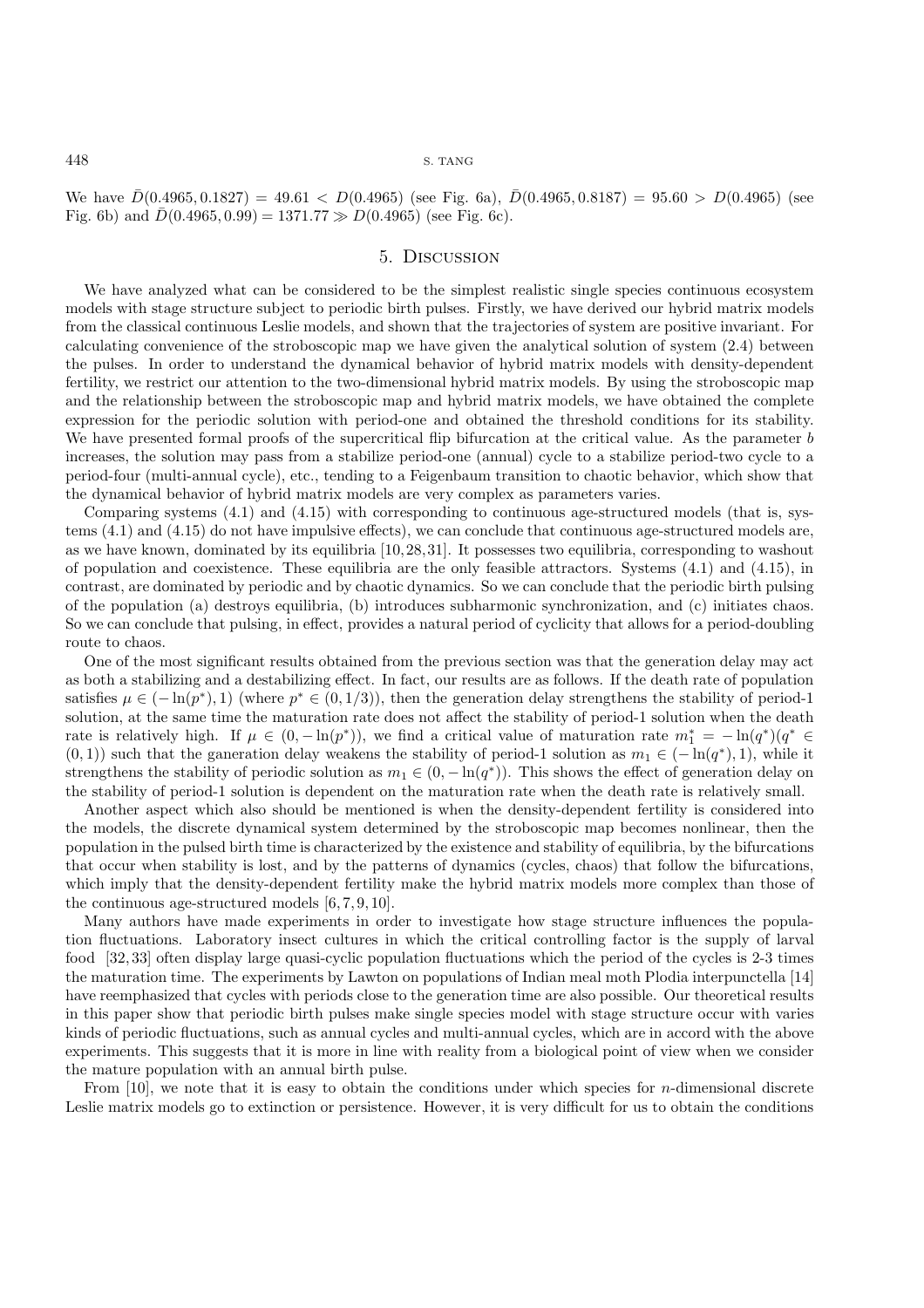#### HYBRID MATRIX MODELS 449

under which guarantee the extinction or persisitence of species for n-dimensional hybrid matrix models (2.4), even if we assume all parameters are constants, which need further exploration.

#### **REFERENCES**

- [1] Z. Agur, L. Cojocaru, R. Anderson and Y. Danon, Pulse mass measles vaccination across age cohorts. Proc. Natl. Acad. Sci. USA **90** (1993) 11698–11702.
- [2] W.G. Aiello and H.I. Freedman, A time delay model of single-species growth with stage structure. Math. Biosci. **101** (1990) 139–153.
- [3] W.G. Aiello, H.I. Freedman and J. Wu, Analysis of a model representing stage structured population growth with statedependent time delay. SIAM J. Appl. Math. **52** (1990) 855–869.
- [4] D.D. Bainov and P.S. Simeonov, System with impulsive effect: stability, theory and applications. John Wiley & Sons, New York (1989).
- [5] J.R. Bence and R.M. Nisbet, Space limited recruitment in open systems: The importance of time delays. Ecology **70** (1989) 1434–1441.
- [6] O. Bernard and J.L. Gouzé, Transient behavior of biological loop models, with application to the droop model. Math. Biosci. **127** (1995) 19–43.
- [7] O. Bernard and S. Souissi, Qualitative behavior of stage-structure populations: application to structure validation. J. Math. Biol. **37** (1998) 291–308.
- [8] L.W. Botsford, Further analysis of Clark's delayed recruitment model. Bull. Math. Biol. **54** (1992) 275–293.
- [9] J.M. Cushing, Equilibria and oscillations in age-structured population growth models, in Mathematical modelling of environmental and ecological system, J.B. Shukla, T.G. Hallam and V. Capasso Eds., Elsevier, New York (1987) 153–175.
- [10] J.M. Cushing, An introduction to structured population dynamics. CBMS-NSF Regional Conf. Ser. in Appl. Math. **71** (1998)  $1 - 10$
- [11] I.R. Epstein, Oscillations and chaos in chemical systems. Phys. D **7** (1983) 47–56.
- [12] J. Guckenheimer and P. Holmes, Nonlinear oscillations, dynamical systems and bifurcations of vector fields. Springer Verlag, Berlin, Heidelberg, New York, Tokyo (1990).
- [13] J. Guckenheimer, G. Oster and A. Ipaktchi, The dynamics of density dependent population models. J. Math. Biol. **4** (1977) 101–147.
- [14] W.S.C. Gurney, R.M. Nisbet and J.L. Lawton, The systematic formulation of tractable single-species population models incorporating age-structure. J. Anim. Ecol. **52** (1983) 479–495.
- [15] W.S.C. Gurney, R.M. Nisbet and S.P. Blythe, The systematic formulation of model of predator prey populations. Springer, J.A.J. Metz and O. Dekmann Eds., Berlin, Heidelberg, New York, Lecture Notes Biomath. **68** (1986).
- [16] A. Hastings, Age-dependent predation is not a simple process. I. continuous time models. Theor. Popul. Biol. **23** (1983) 347–362.
- [17] S.P. Hastings, J.J. Tyson and D. Webster, Existence of periodic solutions for negative feedback cellular control systems. J. Differential Equations **25** (1977) 39–64.
- [18] M.J.B. Hauser, L.F. Olsen, T.V. Bronnikova and W.M. Schaffer, Routes to chaos in the peroxidase-oxidase reaction: perioddoubling and period-adding. J. Phys. Chem. B **101** (1997) 5075–5083.
- [19] S.M. Henson, Leslie matrix models as "stroboscopic snapshots" of McKendrick PDE models. J. Math. Biol. **37** (1998) 309–328.
- [20] Y.F. Hung, T.C. Yen and J.L. Chern, Observation of period-adding in an optogalvanic circuit. Phys. Lett. A **199** (1995) 70–74.
- [21] E.I. Jury, Inners and stability of dynamic systems. Wiley, New York (1974).
- [22] K. Kaneko, On the period-adding phenomena at the frequency locking in a one-dimensional mapping. Progr. Theoret. Phys. **69** (1982) 403–414.
- [23] K. Kaneko, Similarity structure and scaling property of the period-adding phenomena. Progr. Theoret. Phys. **69** (1983) 403–414.
- [24] M.J. Kishi, S. Kimura, H. Nakata and Y. Yamashita, A biomass-based model for the sand lance in Seto Znland Sea. Japan. Ecol. Model. **54** (1991) 247–263.
- [25] A. Lakmeche and O. Arino, Bifurcation of non trivial periodic solutions of impulsive differential equations arising chemotherapeutic treatment. Dynam. Contin. Discrete Impuls. Systems **7** (2000) 165–287.
- [26] V. Laksmikantham, D.D. Bainov and P.S. Simeonov, Theory of impulsive differential equations. World Scientific, Singapore (1989).
- [27] P.H. Leslie, Some further notes on the use of matrices in certain population mathematics. Biometrika **35** (1948) 213–245.
- [28] S.A. Levin, Age-structure and stability in multiple-age spawning populations. Springer-Verlag, T.L. Vincent and J.M. Skowrinski Eds., Berlin, Heidelberg, New York, Lecture Notes Biomath. **40** (1981) 21–45.
- [29] S. A.Levin and C.P. Goodyear, Analysis of an age-structured fishery model. J. Math. Biol. **9** (1980) 245–274.
- [30] T. Lindstrom, Dependencies between competition and predation-and their consequences for initial value sensitivity. SIAM J. Appl. Math. **59** (1999) 1468–1486.